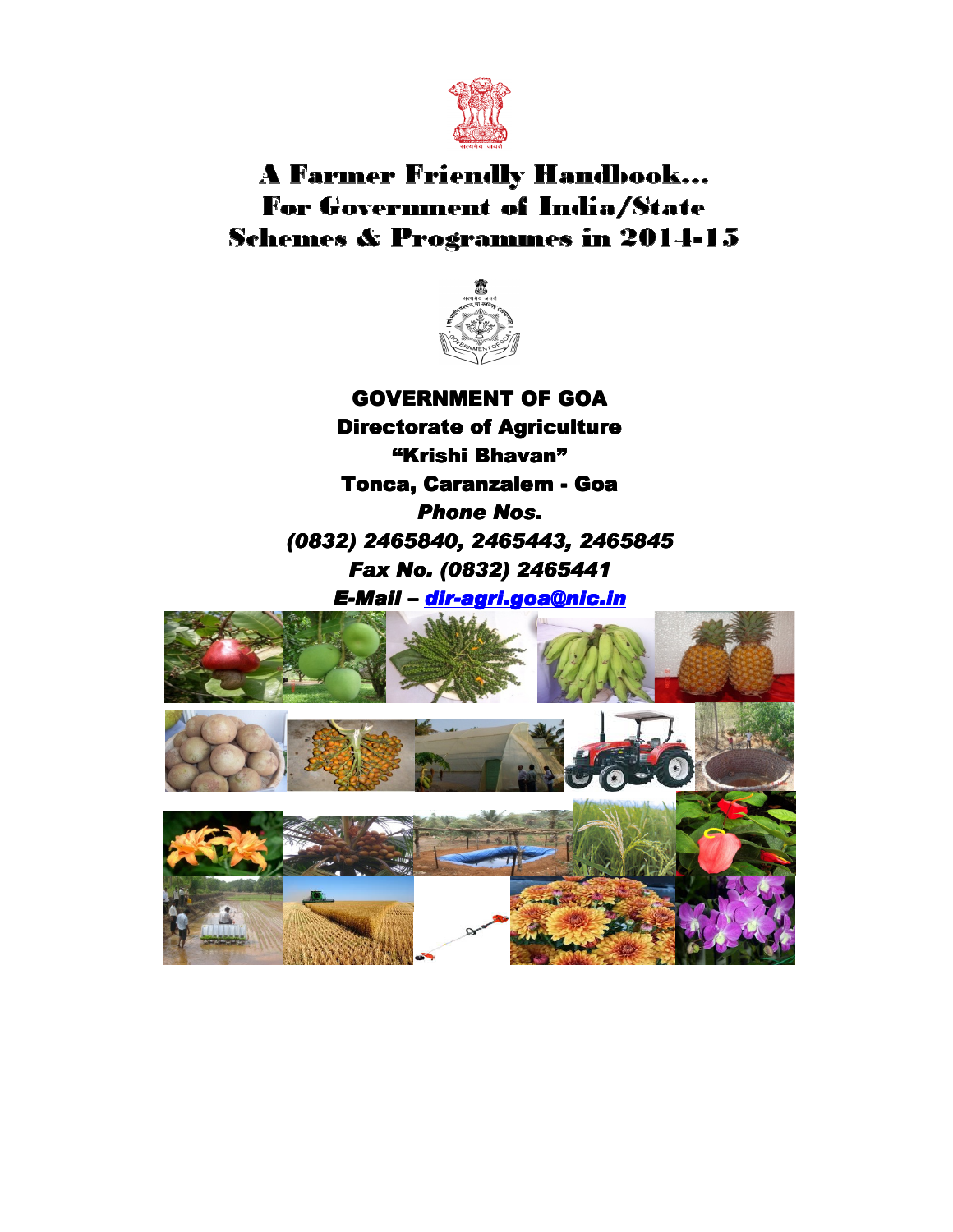# **HORTICULTURE**

| Sr.<br>No.     | <b>Type of Assistance</b>                                                                                 | Criteria for assistance/ maximum<br>limit.                                                                                                                                                     | State /Central Schemes/<br>Components                                                          |
|----------------|-----------------------------------------------------------------------------------------------------------|------------------------------------------------------------------------------------------------------------------------------------------------------------------------------------------------|------------------------------------------------------------------------------------------------|
| 1              | Assistance for cultivation of Banana,<br>Pineapple & Papaya                                               | 75% subsidy, Rs. 67500/- per ha.                                                                                                                                                               | Development of Horticulture<br>Assistance for cultivation of fruit<br>plants under State & NHM |
| $\overline{2}$ | Assistance for cultivation of Flowers i.e.<br><b>Bulbous flowers</b>                                      | 75% subsidy, Rs. 75000/ha.                                                                                                                                                                     | Assistance for cultivation of Flowers                                                          |
|                | Assistance for cultivation of Loose<br>flowers                                                            | 75% subsid, Rs. 45000/ha.                                                                                                                                                                      | under State & NHM                                                                              |
| 3              | Assistance for cultivation of fruits and<br>spices, Mango, Chickoo, Nutmeg,<br>Cashew, Kokum, Guava, etc. | 75% subsidy, Rs. 30,000/ha.                                                                                                                                                                    | Assistance for cultivation fruit &<br>spices                                                   |
| 4              | Assistance for cultivation of cashew                                                                      | 75% subsidy, limited to Rs.30,000/-<br>ha. in 3 yearly instalment                                                                                                                              | Area expansion in cashew under<br>State & NHM                                                  |
| 5              | Assistance for replacing old deceased<br>senile cashew trees with planting of new<br>grafts.              | 50% subsidy limited to Rs.20,000/-ha.                                                                                                                                                          | Rejuvenation/replace of senile<br>plantations.                                                 |
| 6              | Compensation to farmers whose crops<br>are affected due to natural calamities and<br>other damages.       | Compensation subsidy as per<br>standard cost fixed for each crops<br>limited to max. of Rs.15,000/- and<br>min.of Rs.1000/-ha. for crops and<br>max.Rs.1,00,000/- or 25% of<br>estimated cost. | Shetkari Adhar Nidhi                                                                           |
| $\overline{7}$ | Procurement of vegetable from farmers at<br>pre-fixed rates.                                              | Procurement at pre-fixed rates<br>through procurement centres.                                                                                                                                 | Procurement of vegetable                                                                       |
| 8              | Distribution of Fruit and spice plants to<br>households in rural areas.                                   | 1 or 2 fruit or spice plants free of<br>cost                                                                                                                                                   | Assistance for distribution of fruit<br>plants for home-stead gardens                          |
| 9              | Assistance for cultivation of coconut with<br>local varieties.                                            | Rs.30,000/- per ha.<br>@ 160 palms/ha. in two yearly<br>instalment                                                                                                                             | Coconut Development Board /State<br>Scheme Assistance for cultivation of<br>coconut            |
| 10             | Assistance for cultivation of coconut with<br>hybrid varieties.                                           | Rs.40,000/- per ha. @ 160 palms/ha.<br>in two yearly instalment.                                                                                                                               | Coconut Development Board                                                                      |
| 11             | Assistance for cultivation of fruits &<br>Vegetable in polyhouses/shadenet<br>houses                      | a)Subsidy on structure upto 100%<br>limited to standard cost max. 0.4 ha.<br>per beneficiary and min. 100 sq.mts<br>b) Subsidy on structure on planting                                        | Assistance for protected cultivation<br>for growing flowers & vegetables.<br>State & NHM       |
|                |                                                                                                           | material 50% limited to standard cost.                                                                                                                                                         |                                                                                                |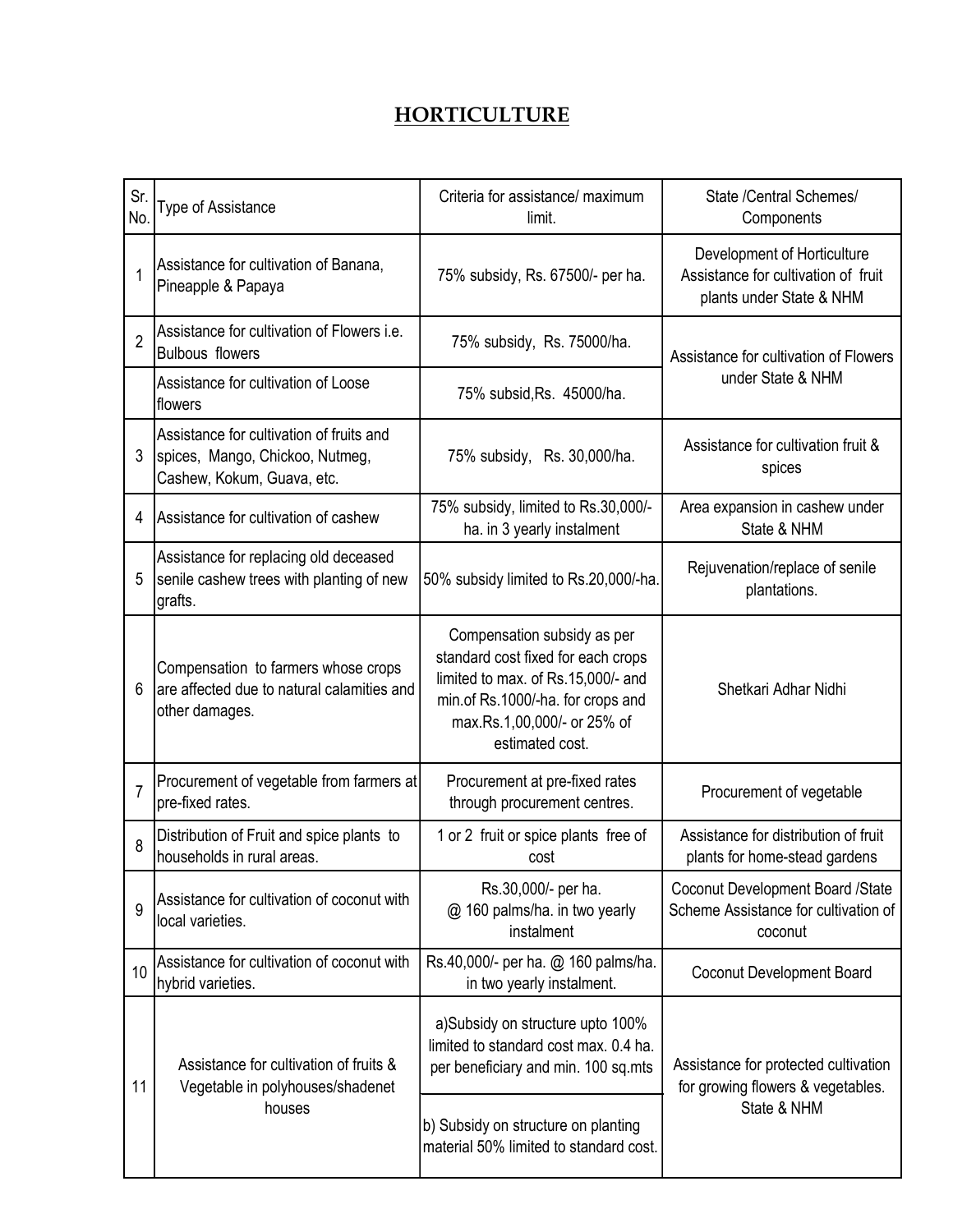| Sr.<br>No.       | Type of Assistance                                                                                                 | Criteria for assistance/ maximum<br>limit.                                                                                                                                                      | State /Central Schemes/<br>Components                                             |
|------------------|--------------------------------------------------------------------------------------------------------------------|-------------------------------------------------------------------------------------------------------------------------------------------------------------------------------------------------|-----------------------------------------------------------------------------------|
|                  | Inputs like manures and micronutrient<br>12 mix, for improving the coconut<br>cultivation.                         | Rs.15,000/ha. for eligible<br>farmers with min, 0.1 ha, and<br>max. 2.00 ha. area                                                                                                               | Assistance for productivity<br>improvement of productivity<br>in Coconut Gardens. |
| 13               | Demonstration to improve productivity in<br>cashew and for soil and water<br>conservation                          | Rs.15,000/- ha.                                                                                                                                                                                 | Productivity improvement in<br>cashew                                             |
| 14               | Outlets on kiosks for sale of vegetable                                                                            | GSHCL provides outlets for sale Promotion of vegetable with<br>of farmers produce                                                                                                               | assured market                                                                    |
| 15 <sup>15</sup> | Support for farmers to get an assured<br>price for Arecanut sold to registered<br>traders.                         | Rs.170/- kg. limited to Rs.20/-<br>per kg. for 1 <sup>st</sup> category<br>Rs.120/- kg. limited to Rs.10/-<br>per kg. for other categories.                                                     | Assured price for<br>Agriculture produce                                          |
| 16               | Support for farmers to get an assured<br>price for coconut sold to registered<br>traders.                          | Difference between Assured<br>price of Rs.8/- and Average<br>rate fixed as notified by GBAMB<br>whichever is higher limited to a<br>max. 50,000 nuts, in 5 ha./and<br>mim. 500 nuts per farmer. | Assured price for<br>Agriculture produce                                          |
| 17               | Support for farmers to get an assured<br>price for Cashewnut sold to registered<br>traders                         | Difference between actual price<br>and assured price of<br>Rs. 100/- per kg. limited to max.<br>2000 kgs. in 5 ha.area and min.<br>50 kgs./beneficiary.                                         | Assured price for<br>Agriculture produce                                          |
| 18 <sup>1</sup>  | Support for farmers to get an assured<br>price for Oil palm, sold to M/s. Godrej<br>Agrovet Ltd.                   | Difference between price per<br>tonne notified by GOPPMC and<br>Rs. 9,000/tonne of FFB                                                                                                          | Assured price for<br>Agriculture produce                                          |
| 19               | Assistance to farmers to grow local &<br>hybrid varieties of vegetables                                            | 50% subsidy on seed                                                                                                                                                                             | Assistance for vegetable<br>seed                                                  |
| 20               | Vermi compost units<br>(HDPE vermi bed)                                                                            | 50% subsidy Rs.8,000/- per unit                                                                                                                                                                 | Assistance under organic<br>farming-NHM.                                          |
| 21               | Assistance for vegetable seed and other<br><i>inputs</i><br>(Hybrid & open pollinated varieties)                   | 100% subsidy Rs.33,750/- per<br>ha. for hybrid and<br>Rs. 22,500/- per ha. for open<br>pollinated                                                                                               | Assistance for vegetable<br>cultivation-NVIUC                                     |
|                  | Assistance for production of honey and<br>22 promotion of traditional tribal occupation<br>in a scientific manner. | Subsidy of 75% for General and<br>90% for ST/SC farmers limited<br>to Rs.2.07 lakhs for General and for honey production.<br>2.48 for ST/SC                                                     | Promotion of bee keeping                                                          |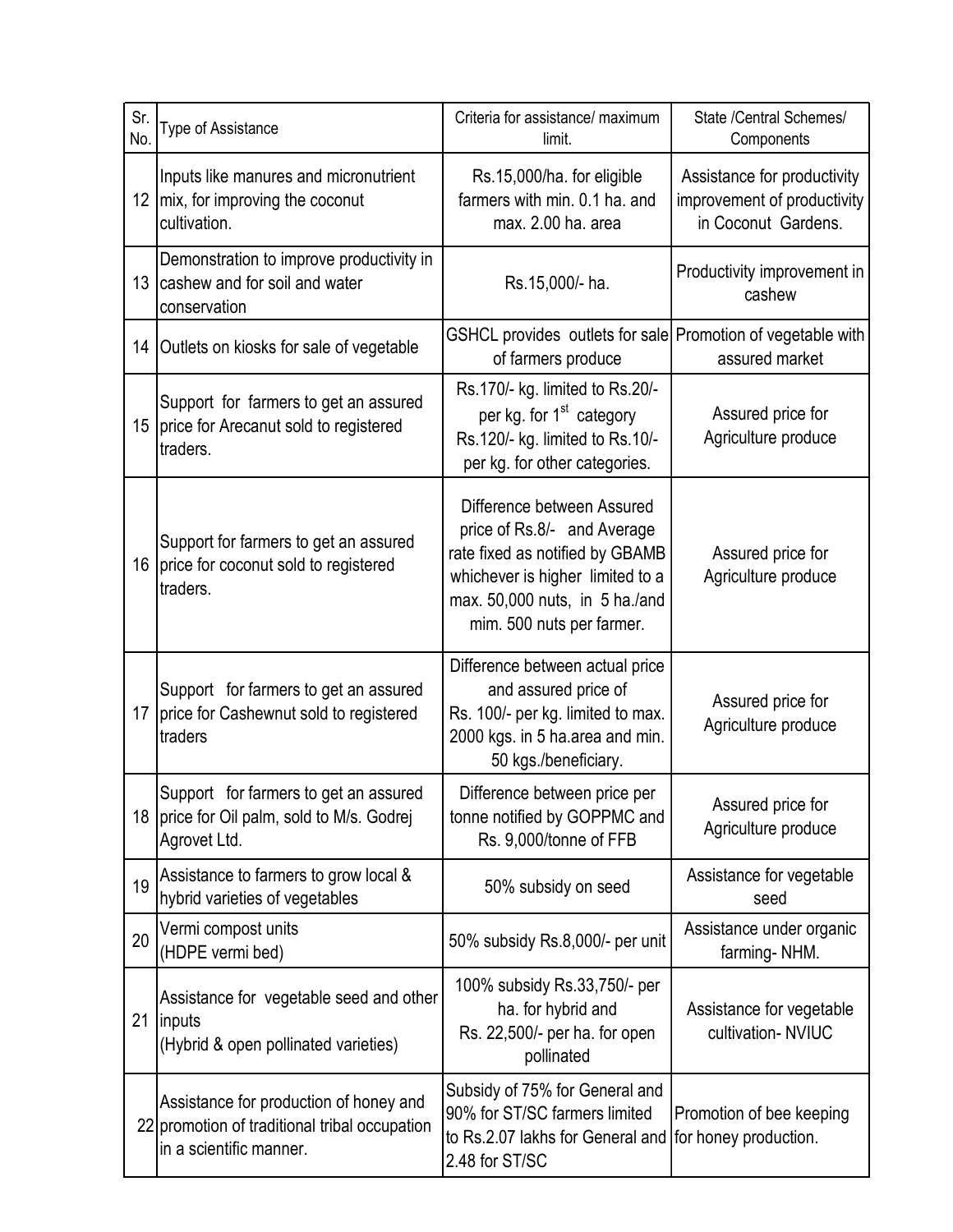### IRRIGATION

| Sr. No.        | <b>Type of Assistance</b>                                                                              | Criteria for assistance<br>maximum limit.                                                    | State Schemes/<br>Components                                          |
|----------------|--------------------------------------------------------------------------------------------------------|----------------------------------------------------------------------------------------------|-----------------------------------------------------------------------|
| 1(a)           | Assistance for installation of new<br>pumpset for irrigation.                                          | 90% subsidy on standard<br>cost.                                                             |                                                                       |
| b)             | Assistant for replacement of old<br>pumpset                                                            | 50% subsidy on standard<br>cost                                                              | Assistance for creation of<br>irrigation facilities<br>infrastructure |
| $\mathsf{c}$   | For above 5 HP pumpsets and add on<br>gadgets                                                          | 50% subsidy on standard<br>cost                                                              |                                                                       |
| $\overline{2}$ | a) Installation of drip irrigation system                                                              | 90% Subsidy                                                                                  | Assistance for micro<br>irrigation<br><b>State and Central</b>        |
|                | b) Installation of sprinkler system                                                                    | 70% Subsidy                                                                                  |                                                                       |
| 3              | Assistant for laying pipes to carry water<br>from the source to the field minimum<br>area is 0.1 ha.   | 50% limited to Rs.25000/-<br>per farmers                                                     | Assistance for water<br>conveying pipeline                            |
| 4              | Assistance to create water storage<br>facilities.                                                      | 50% subsidy limited to<br>Rs.80000/- for minimum<br>15 $m3$ and Maximum<br>100 $m3$ storage. | Assistance for water<br>storage tank                                  |
| 5              | Assistance for digging & construction of<br>Irrigation well in a minimum area of 0.2<br>ha. per farmer | 75% of standard cost<br>limited to Rs.1.50 lakhs<br>per well                                 | Assistance for Digging and<br><b>Construction of Well</b>             |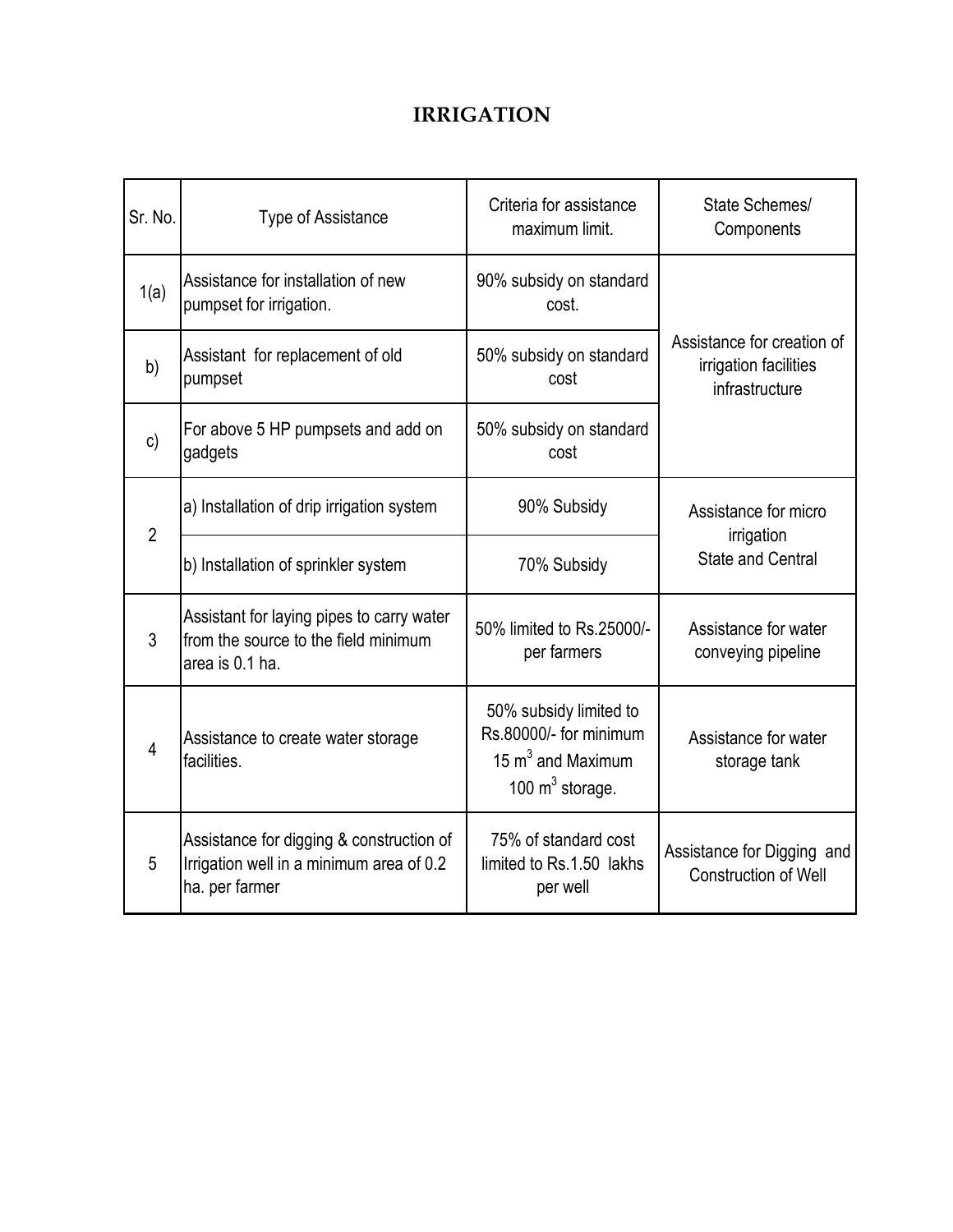#### AGRONOMY

|                | Sr. No. Type of Assistance                                                                                                                                            | Criteria for assistance<br>maximum limit.                                                          | State/Central Schemes/<br>Components               |
|----------------|-----------------------------------------------------------------------------------------------------------------------------------------------------------------------|----------------------------------------------------------------------------------------------------|----------------------------------------------------|
| $\mathbf{1}$   | Availability of Quality certified seed made<br>available for promotion of higher productivity<br>& production of food grains crops and food<br>security of the State. | 50% subsidy on seed limited<br>t٥<br>max. 2 ha.                                                    | Assistance for Quality/certified<br>seed           |
| $\overline{2}$ | Assistance to popularize time saving<br>cultivation technique such as mechanized<br>transplanting.                                                                    | 50% subsidy limited to<br>Rs. 1.00 lakh                                                            | Promoting Improved<br>Technology                   |
| 3              | Assistance on pro rata basis to farmers to<br>compensate farmers in adopting Improve<br>Technology through System Rice<br>Intensification (SRI)                       | Assistance of<br>Rs. 10,000/ha. min. area 0.1<br>ha.                                               | System for Rice Intensification<br>for SRI Farmers |
|                | a) Assistance to save crops from domestic &<br>Wild Animals individual farmers/community<br>farmers groups can decide the type of                                     | 75% subsidy for general<br>category                                                                | Assistance for traditional<br>fencing              |
| $\overline{4}$ | fencing as enlisted.                                                                                                                                                  | 90% SC/ST category                                                                                 |                                                    |
|                | b) Solar fencing is provided under 40% State<br>Share & 50% Central Share. (RKVY)                                                                                     | 90% subsidy limited to max.<br>Rs. 2.00 lakhs per individual                                       | Solar Power Battery Fencing                        |
| 5              | Support for farmers in order to get an<br>assured price for alsando crops, sold to co-<br>operative Societies.                                                        | Difference between actual<br>price and Assured price of<br>Rs.70/- kg. limited to 800<br>kg/farmer | Assured price for Alsando                          |
| 6              | Support for farmers in order to get an<br>assured price for sugarcane crops.                                                                                          | Difference between<br>2400/tonne and actual price<br>announced by SSSK Ltd.                        | Assured price for Sugarcane                        |
| $\overline{7}$ | Support is provided to farmers for paddy<br>crop sold to authorized paddy purchase<br>agencies.                                                                       | Diference between actual<br>price and Assured price of<br>Rs.17 kg limited to<br>5000 kg./ha.      | Assured price for Paddy.                           |
| 8              | Distribution of new & improved varieties<br>seed of paddy, pulses & groundnut                                                                                         | 7500 kg<br>Seed kits given free of cost<br>for trial                                               | <b>Distribution of Seed Minikits</b>               |
| 9              | Free seedling of 1 month age are distributed<br>free of cost                                                                                                          | Rs. 12,500 seedling/ha.                                                                            | Establishment of Sugarcane<br>Seed Farm            |
| 10             | Inputs like seed, bio fertilizer, etc. are given<br>to farmers                                                                                                        | Rs. 12,000/ha.                                                                                     | Groundnut cultivation under<br><b>RKVY</b>         |
| 11             | Sale of seed on subsidized rate.                                                                                                                                      | 50% subsidy                                                                                        | Distribution of seed                               |
| 12             | A group of 40 farmers are trained<br>exclusively on groundnut cultivation in 3<br>(Three) phases.                                                                     | Rs. 20,000/training                                                                                | Trainings                                          |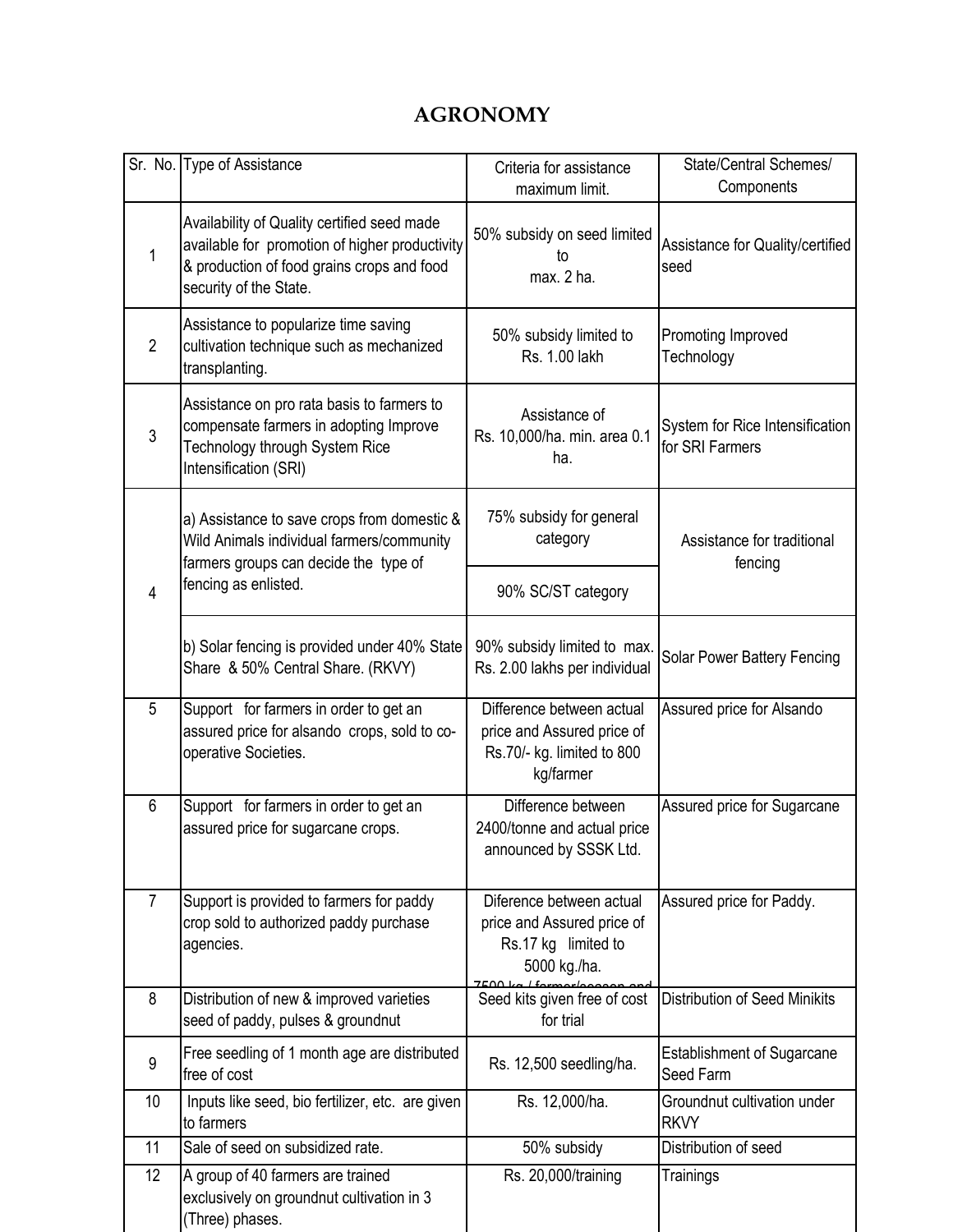# TRAINING & EXTENSION FOR FARMERS

| No.            | Sr. Type of Assistance                                                                                                                                                                                                             | Criteria for assistance maximum limit.                    | State/Central Schemes/                                |
|----------------|------------------------------------------------------------------------------------------------------------------------------------------------------------------------------------------------------------------------------------|-----------------------------------------------------------|-------------------------------------------------------|
|                | Training for a group of 20 rural youths for 2                                                                                                                                                                                      | Rs. 300/day/ trainee towards daily                        | Components<br><b>Human Resouce Development</b>        |
|                | months on Skill Development in Agriculture                                                                                                                                                                                         | expenses during training.                                 | in Agriculture.                                       |
|                | Operations                                                                                                                                                                                                                         |                                                           | Skill Development in Farming                          |
|                |                                                                                                                                                                                                                                    |                                                           | Operations.                                           |
| $\overline{2}$ | Training for a group of 20 participants on                                                                                                                                                                                         | Rs. 300/day/ trainee                                      | Skill Development in Operation                        |
|                | maintainance & operation of Agriculture<br>Machinery                                                                                                                                                                               |                                                           | of Agricultual Machinery                              |
| 3              | Training for a group of 25 participants for 2<br>days on various topics of Agricultural                                                                                                                                            | Rs. 300/-per day per trainee                              | On Campus Training                                    |
|                | importance to farmers, NGO's students.                                                                                                                                                                                             |                                                           |                                                       |
| 4              | Training for a group of 20 - 40 farmers for 1<br>day on various local issues in Agriculture &<br>Home Science, Farmers/land<br>owners/Agricultural labour, students etc. are<br>aligible who have interest in Agri.<br>programmes. | Rs. 9000/training                                         | Off Campus Training                                   |
| 5              | Study tour of farmers within the State to study<br>new practices and for exposure.                                                                                                                                                 | Rs. 200/<br>day/trainee                                   | Study tour of farmers within the<br><b>State</b>      |
| 6              | Study tour of 90 farmers in 3 batches, outside<br>the State for 5 - 6 days.                                                                                                                                                        | Rs. 600/day and 3 tier AC<br>fare/equivalent per trainee. | Study tour of farmers outside the<br><b>State</b>     |
| 7              | To conduct exhibition on various issues of<br>Agriculture and allied Sector by Department,<br>NGO, Farmers's Club etc.                                                                                                             | 50% cost upto Rs. 5.00 lakhs.                             | Workshop / Exhibition/ Seminars.                      |
| 8              | 8 Goan Students are given financial aid in<br>Agiculture & allied courses for degree courses                                                                                                                                       | Stipend of Rs.2000/-<br>month/student and Rs.10000/ per   | Support for undergraduate<br>education in Agriculture |
|                |                                                                                                                                                                                                                                    | student /year paid to the University                      |                                                       |
|                | Agri<br>- 5 seats                                                                                                                                                                                                                  |                                                           |                                                       |
|                | Hort<br>- 2 seats<br><b>B.Tech</b><br>- 1 seat                                                                                                                                                                                     |                                                           |                                                       |
| 9              | Post graduation Students for Goan students.                                                                                                                                                                                        | Stipend of Rs. 3000/month/Student                         | Support for post graduation<br>(M.Sc (Agri)/(Hort.)   |
| 10             | Assistance for promoting agriculture through                                                                                                                                                                                       | 50% cost or Rs. 20,000/-                                  |                                                       |
|                | training programmes by NGO's, farmer's clubs                                                                                                                                                                                       |                                                           | Assistance for Agriculture                            |
|                | etc. with specific training module 2 training<br>would be subsidized/year                                                                                                                                                          |                                                           | <b>Training Centre</b>                                |
| 11             | Incentives to encourage farmers every year                                                                                                                                                                                         | <b>Cash Prizes</b>                                        |                                                       |
|                | on the occasion of Goa Liberation day                                                                                                                                                                                              | Krishi Ratna - Rs. 2.00 lakhs                             | <b>State Agriculture Awards</b>                       |
|                |                                                                                                                                                                                                                                    | Krishi Vibhushan-Rs.1.00 lakhs                            |                                                       |
|                |                                                                                                                                                                                                                                    | Krishi Bhushan- Rs. 0.50 lakhs                            |                                                       |
|                |                                                                                                                                                                                                                                    | Fr.Inacio Almeida - Rs. 0.50 lakhs                        | Special Agriculture Award.                            |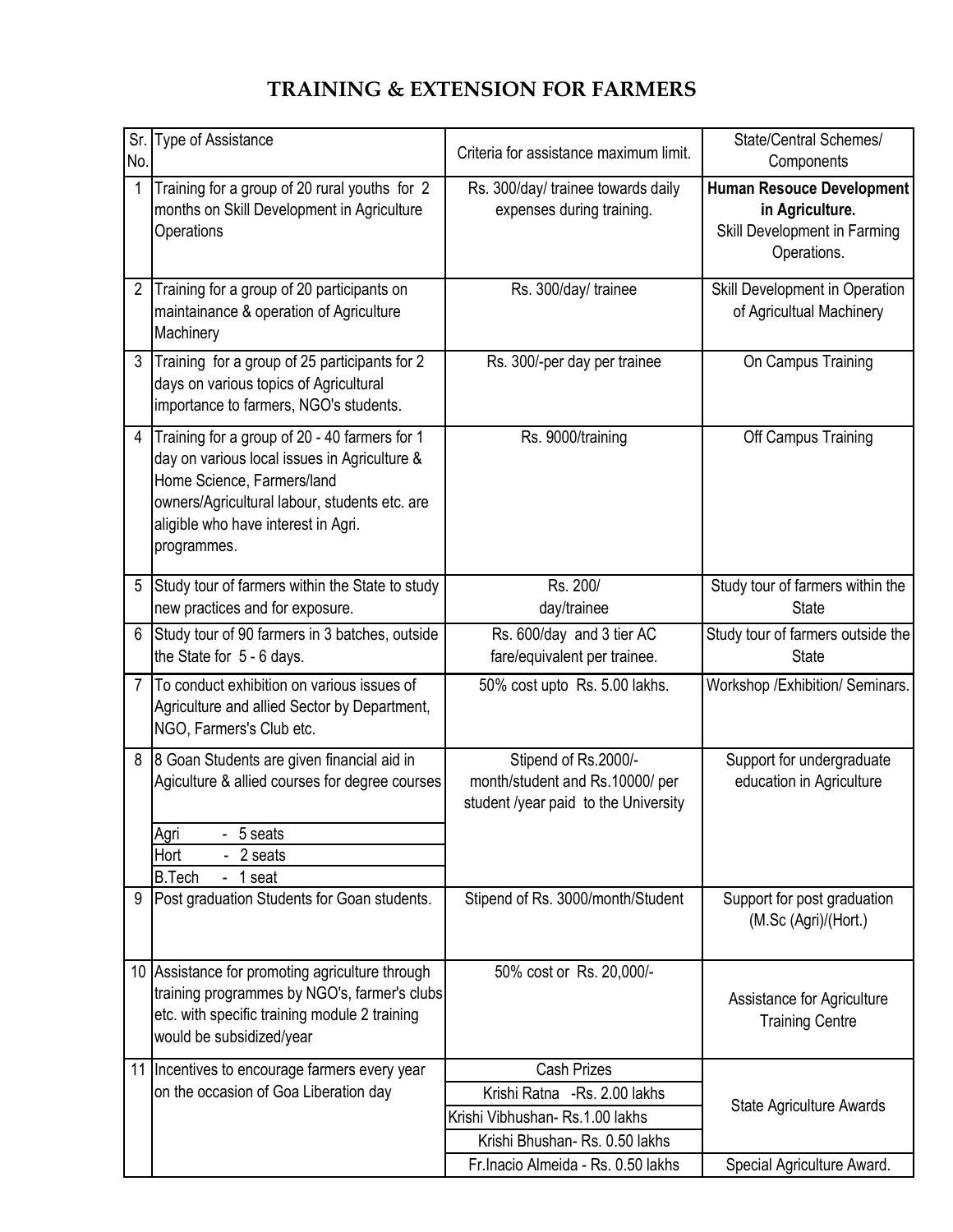# MACHINERY & TECHNOLOGY

| Sr.<br>No. | <b>Type of Assistance</b>                                                                                                                                                                        | Criteria for assistance<br>maximum limit.                                                                              | State/Central Schemes/<br>Components                                                                  |
|------------|--------------------------------------------------------------------------------------------------------------------------------------------------------------------------------------------------|------------------------------------------------------------------------------------------------------------------------|-------------------------------------------------------------------------------------------------------|
| 1)         | Subsidy on hire charges while booking<br>Government machinery and those from<br>registered agencies/individual on tractor, mini<br>tractor.                                                      | 50% subsidy on<br>standard cost                                                                                        | Subsidy for Custom Service<br>in Agriculture<br>Mechanisation                                         |
| $2)$ (i)   | Assistance for purchase of Agri-Machinery<br>like transplanter, tractor, power tiller, sprayer,<br>weedcutter, juicer extractor, sprayer, Mini-<br>tiller, manually operated power operated etc. | 75% subsidy of standard<br>cost or actual cost<br>whichever is less to<br>general farmers and<br>90% for SC/ST farmers | Promotion of Mechanisation<br>in Agriculture assistance for<br>purchase of Agricultural<br>Machinery. |
| (ii)       | For purchase of paddy combine harvester<br>(NGO's, Society, Club), SHG's are eligible.                                                                                                           | 75% subsidy of standard<br>cost or actual cost<br>whichever is less                                                    | Assistance for purchase of<br><b>Agricultural Machinery &amp;</b><br>Equipments                       |
| (iii)      | Assistance on purchase of<br>implements/attachment used for Agriculture<br>operations which are beneficial to farmers.                                                                           | Subsidy of 50% for<br>General Category & 75%<br>for SC/ST on actual cost<br>or standard cost<br>whichever is less      | Assistance for purchase of<br>Agriculture<br>equipment/implements                                     |
| 3)         | For upkeep & maintainance of machinery<br>belonging to registered agencies on<br>completion of 500 hrs. work in one calendar<br>year.                                                            | Rs. 40,000/year                                                                                                        | Special assistance for<br>maintainance of tractors<br>under Custom Services.                          |
| 4)         | Assistance for levelling the land upto a max.<br>of 10% slope and minimum 500 $m2$ area<br>should be developed.                                                                                  | 50% of standard cost<br>min. area 2000 m <sup>2</sup> max.<br>1.0 <sub>ha.</sub>                                       | Assistance for land levelling                                                                         |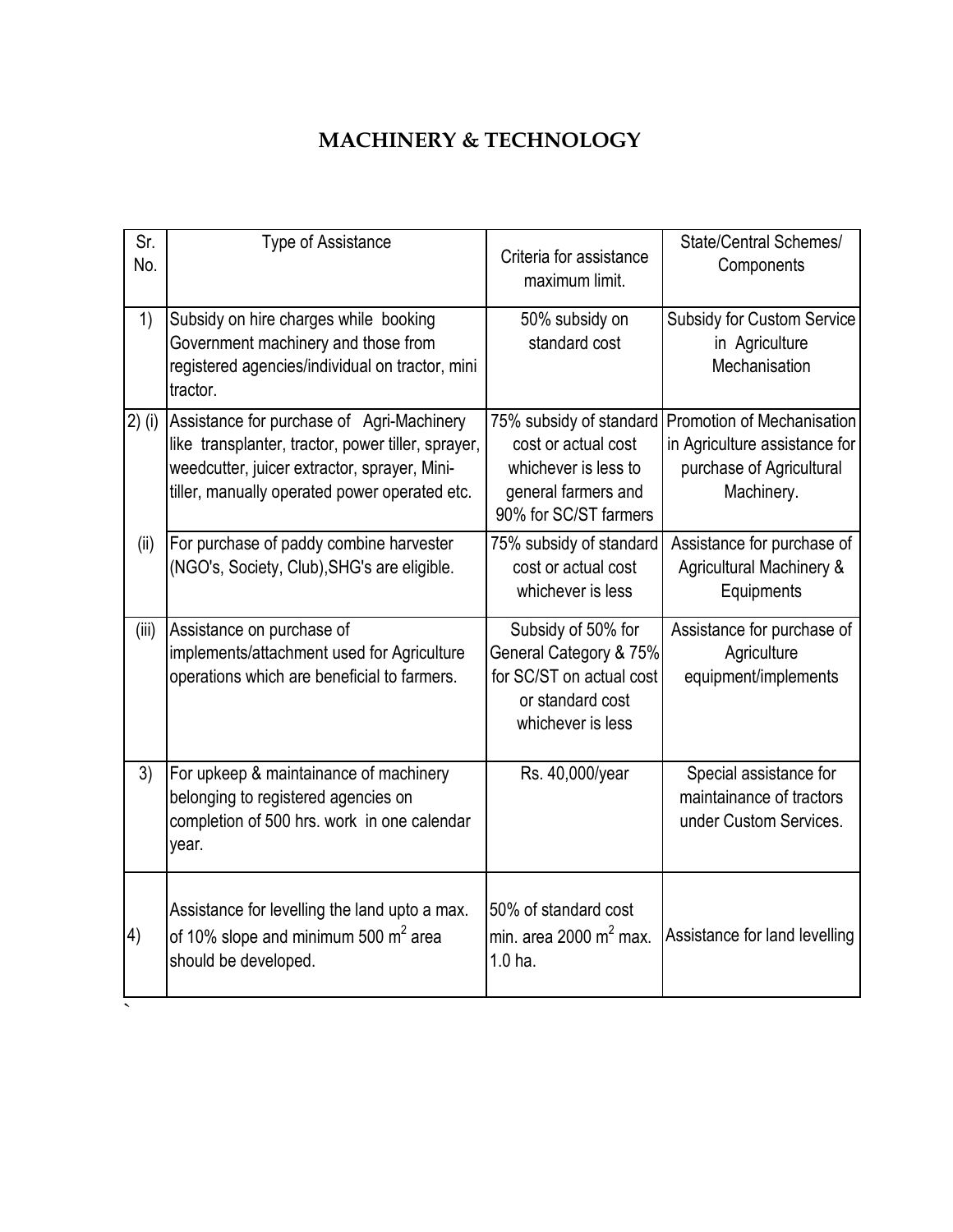## PLANT PROTECTION

| Sr.<br>No. | <b>Type of Assistance</b>                                                                                                                 | Criteria for assistance<br>maximum limit.                                                                                                                  | State/Central<br>Schemes/<br>Components                                    |
|------------|-------------------------------------------------------------------------------------------------------------------------------------------|------------------------------------------------------------------------------------------------------------------------------------------------------------|----------------------------------------------------------------------------|
| 1)         | Supply of pesticide to manage<br>seed borne pest & diseases<br>affecting crops.                                                           | Supply of pesticides Free of<br>cost for seed treatment.                                                                                                   | Crop Protection in<br>Agriculture. Assistance<br>for seed treatment.       |
| 2)         | For promoting Integrated Pest<br>Management<br>Assistance on purchase of<br>pesticides/Bio-<br>pesticides/weedicides to protect<br>crops. | 75% subsidy limited to<br>Rs.4500/ha. for general<br>category and 90% subsidy to<br>ST/SC farmers limited to<br>Rs.5400/ha. for a max. of<br>4.00 ha. area | Assistance for<br><b>Integrated Pest</b><br>Management                     |
| 3)         | Assistance for purchase of plant<br>protection equipment for<br>protection of crops like sprayers.                                        | 75% subsidy for General<br>90% subsidy for SC/ST                                                                                                           | Crop production and<br>Input Management<br>Mechanization in<br>Agriculture |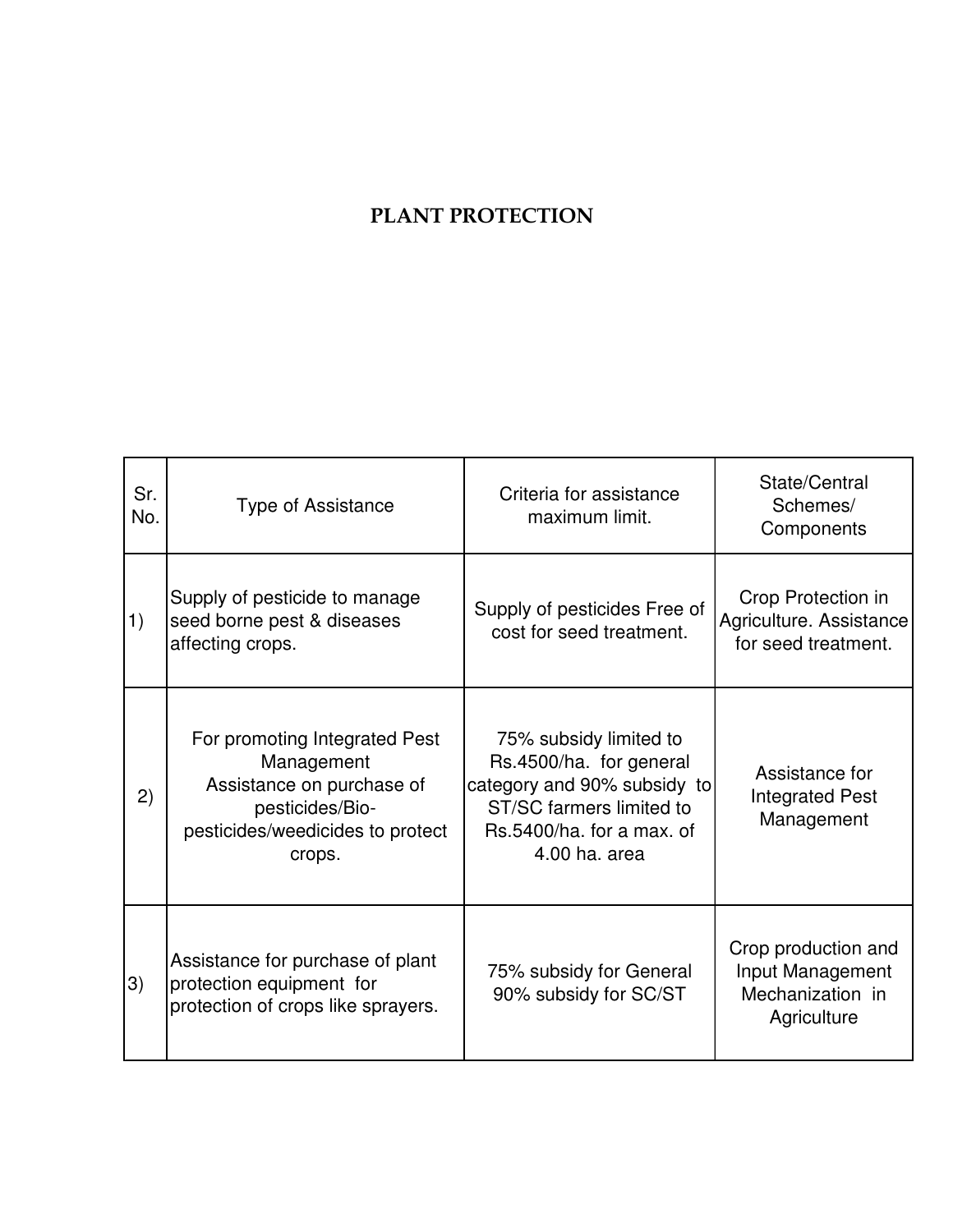### DEVELOPMENT OF MANURES & FERTILIZERS

| Sr.<br>No.     | Type of Assistance                                                                                                                     | Criteria for assistance<br>maximum limit.                                                                                                            | State/Central Schemes/<br>Components                                               |
|----------------|----------------------------------------------------------------------------------------------------------------------------------------|------------------------------------------------------------------------------------------------------------------------------------------------------|------------------------------------------------------------------------------------|
| 1              | Soil sample analysis from farmers's fields for<br>major /minor nutrients                                                               | Free of cost                                                                                                                                         | Analysis of Soil samples                                                           |
| $\overline{2}$ | Promotion of non-conventional sources of energy.<br>Construction of Biogas Units.                                                      | 90% subsidy against<br>standard cost as per the<br>size of biogas plant.                                                                             | Assistance for construction of<br>Biogas plants<br><b>State and Central Scheme</b> |
| 3              | Promotional incentives for promotion of Biogas is<br>payable to field/staff farmers involved in<br>motivation of target group.         | Rs.1000/- per plant<br>completed and<br>commissioned.                                                                                                | Incentive for promotion of<br>Biogas Units.                                        |
| 4              | Assistance on purchase of soil conditioners for<br>imrovement of Soil Health.                                                          | 75% subsidy or Rs.4500/-<br>per ha. upto a maximum of<br>4 ha. SC/ST- 90% subsidy<br>or Rs.5400/- per ha.<br>whichever is less                       | Assistance for soil conditioner                                                    |
| 5              | Assistance to purchase micro nutrients like<br>Boron, Magnesium Sulphate, and other notified<br>micro nutrients.                       | Rs. 6000/- per ha. or 75%<br>subsidy for a maximum of<br>4 ha./farmer. For SC/ST<br>farmers Rs.7200/- per ha.<br>or 90% subsidy whichever<br>is less | Assistance for use of Micro-<br>nutrients.                                         |
| 6              | Assistance for construction of Pucca Compost<br>production units.                                                                      | 50% subsidy limited to<br>Rs. 1000/- per cu. mt. of<br>compost pit.                                                                                  | Assistance for Organic<br><b>Manures Units</b>                                     |
|                |                                                                                                                                        | 75% subsidy limited to<br>Rs. 1500/- per cu mt. for<br><b>SC/ST</b> farmers                                                                          |                                                                                    |
| 7              | Assistance for construction of Vermi-Compost<br>Units                                                                                  | per cu. mt. whichever is<br>less. Subsidy is adjusted<br>under State and Central<br>Sector Schemes.                                                  | 75% subsidy or Rs.1500/- Assistance for Vermi-Compost<br>Units                     |
| 8              | Assistance to SC/ST for purchase & use of<br>various Agriculture inputs like seed, planting<br>material, fertilizers, pesticides, etc. | 75% subsidy limited to<br>Rs. 12000/-<br>per ha. maximum limit<br>$2ha$ .                                                                            | Assistance for Agriculture<br>inputs                                               |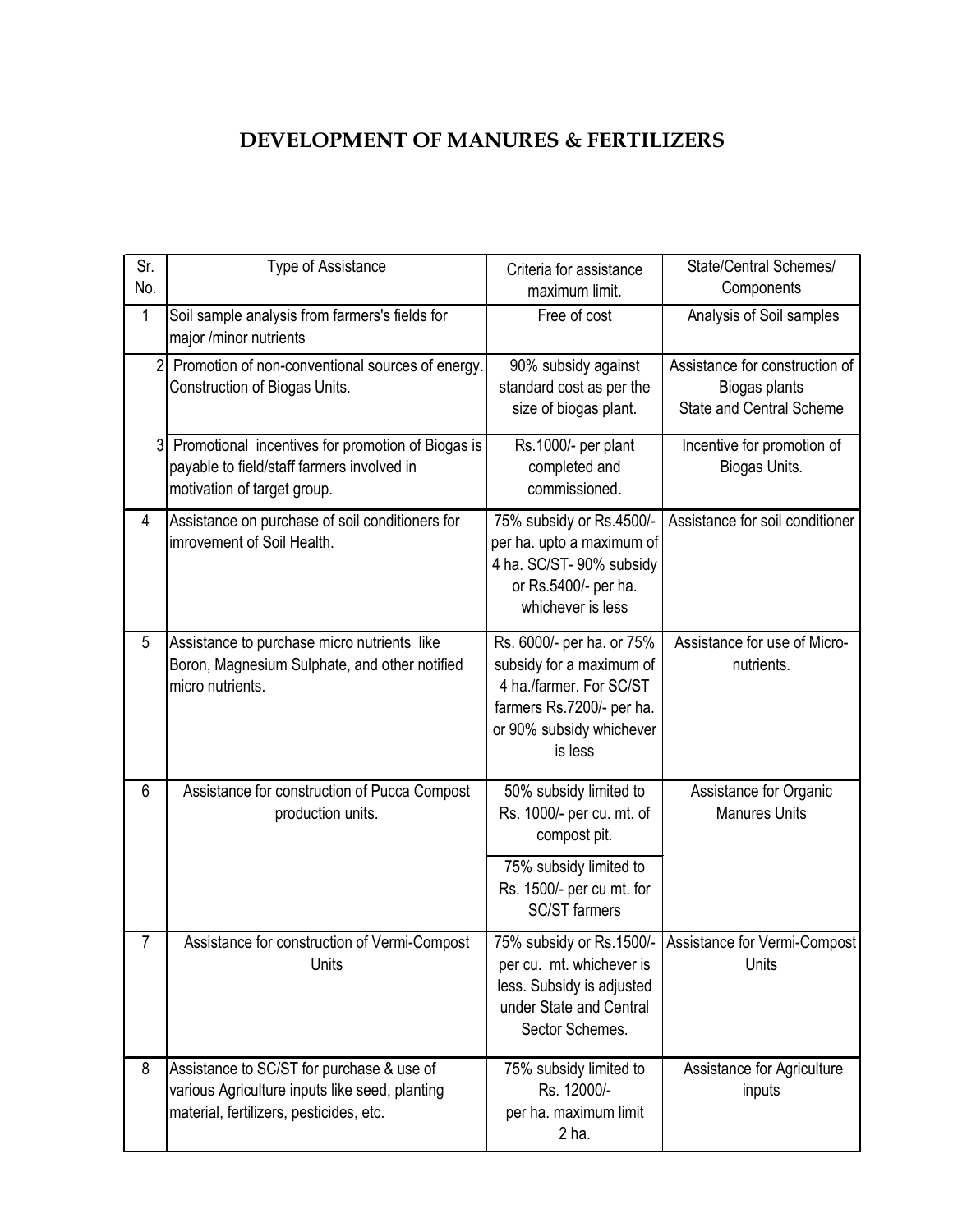### SOIL AND WATER CONSERVATION

| 0.         | Sr.N Type of Assistance                                                                                                                              | Criteria for assistance<br>maximum limit.                                                   | State/Central Schemes/<br>Components                               |
|------------|------------------------------------------------------------------------------------------------------------------------------------------------------|---------------------------------------------------------------------------------------------|--------------------------------------------------------------------|
| 1)         | Asssistance for Water harvesting structures on hill<br>slopes or plain areas designed to tap run off water<br>through NGO's, SHG's, Clubs Societies. | 18289/unitAssistance of<br>Rs.18289/- per unit<br>established.                              | Development of Jalkhund                                            |
| 2)         | Assistance for desilting & renovation of<br>waterbodies like ponds, tanks, etc, below 500<br>sq.mts.                                                 | 100% subsidy as per GSR<br>or Rs.70,000/- ha. of area<br>benefitted.                        | Desilting & Revitalization of<br>Ponds & Tanks.                    |
| (3)<br>(a) | Support for Dry land Horticulture and cultivation of<br>Medicinal plants.                                                                            | Supply of planting material<br>free of cost                                                 | Western Ghat Development<br>Programme<br>(a) Production Programmes |
| (b)        | Establishment of Agro processing units and<br>traditional art & crafts production unit.                                                              | 50% of standard cost<br>limited to Rs.30000/- per<br>unit                                   | $\blacksquare$                                                     |
| (c)        | Conservation of soil & water through land<br>development on the basis of slope                                                                       | 50% of cost limited to<br>standard costs.                                                   | (b) Conservation programmes                                        |
| (d)        | Assistance for Soil conservation<br>Structures: Bank Stabilization, Drain diversion<br>dug out ponds, gully control.                                 | 50% of fixed standard cost                                                                  | $\mathbf{u}$                                                       |
| (h)        | Crecent shaped structure for water conservation                                                                                                      | Rs. 25/ trench.                                                                             | $\mathbf{u}$                                                       |
| 4)         | Organizing Promotional meetings for farmers.                                                                                                         | 5 Trainings for 50 farmers<br>per training per zone.<br>Maximum of Rs.200/-<br>participants | Western Ghat Development<br>Programme                              |
| 5)         | Krishi Mahotsav to showcase advances in<br>Agriculture                                                                                               | Rs.1.25 lakhs per<br>Mahotsav for 500 farmers                                               | $\mathbf{u}$                                                       |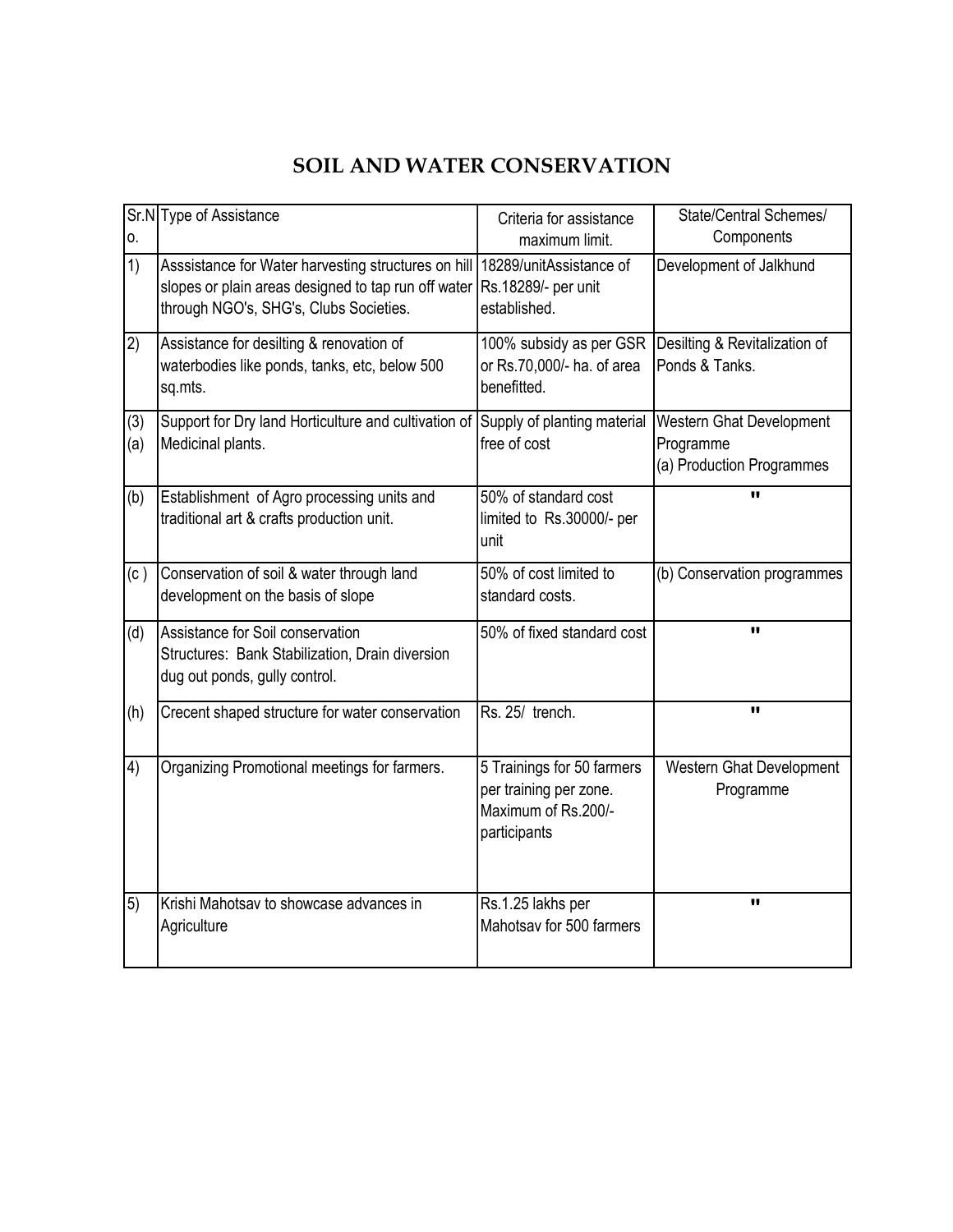| Sr.<br>No. | <b>Type of Assistance</b>                                                                                                                                                                                                                                         | Criteria for assistance maximum<br>limit.                                                                              | State/Central Schemes/<br>Components                |
|------------|-------------------------------------------------------------------------------------------------------------------------------------------------------------------------------------------------------------------------------------------------------------------|------------------------------------------------------------------------------------------------------------------------|-----------------------------------------------------|
|            | Funding for allied sectors of Agriculture<br>including Animal Husbandry, Dairy, Fisheries,<br>Co.Op. Research, Registered Farmers<br>Groups, Societies, NGO's, Private Companies<br>on PPP mode for production, growth<br>development of infrastructure & assets. | 100% for Govt. based projects<br>and 25% for others                                                                    | Rashtriya Krishi Vigyan<br>Yojana (RKVY)            |
|            | Registration of farmers for efficient delivery of<br>services, with a classification of their<br>respective Land holding.                                                                                                                                         | Krishi Cards are provided free of<br>cost                                                                              | Krishi Card.                                        |
| 3          | Support in order to overcome the price rise of<br>10 essential vegetables and 5 essential<br>commodities.                                                                                                                                                         | 25% subsidy on vegetables, &<br>5% subsidy on commodities                                                              | Govt. Intervention Control of<br>Price Rise (GICPR) |
| 4          | Interest subsidy on loans for Agriculture &<br>Allied Activities.                                                                                                                                                                                                 | Loan upto Rs.5.00 lakhs for<br>period of 5 years for individual<br>beneficiary and interest above<br>4% is subsidized. | Interest subsidy on loans                           |
| 5)         | Krishi Mahotsav for 500 farmers                                                                                                                                                                                                                                   | Rs.1.25 lakhs                                                                                                          | $\mathbf{H}$                                        |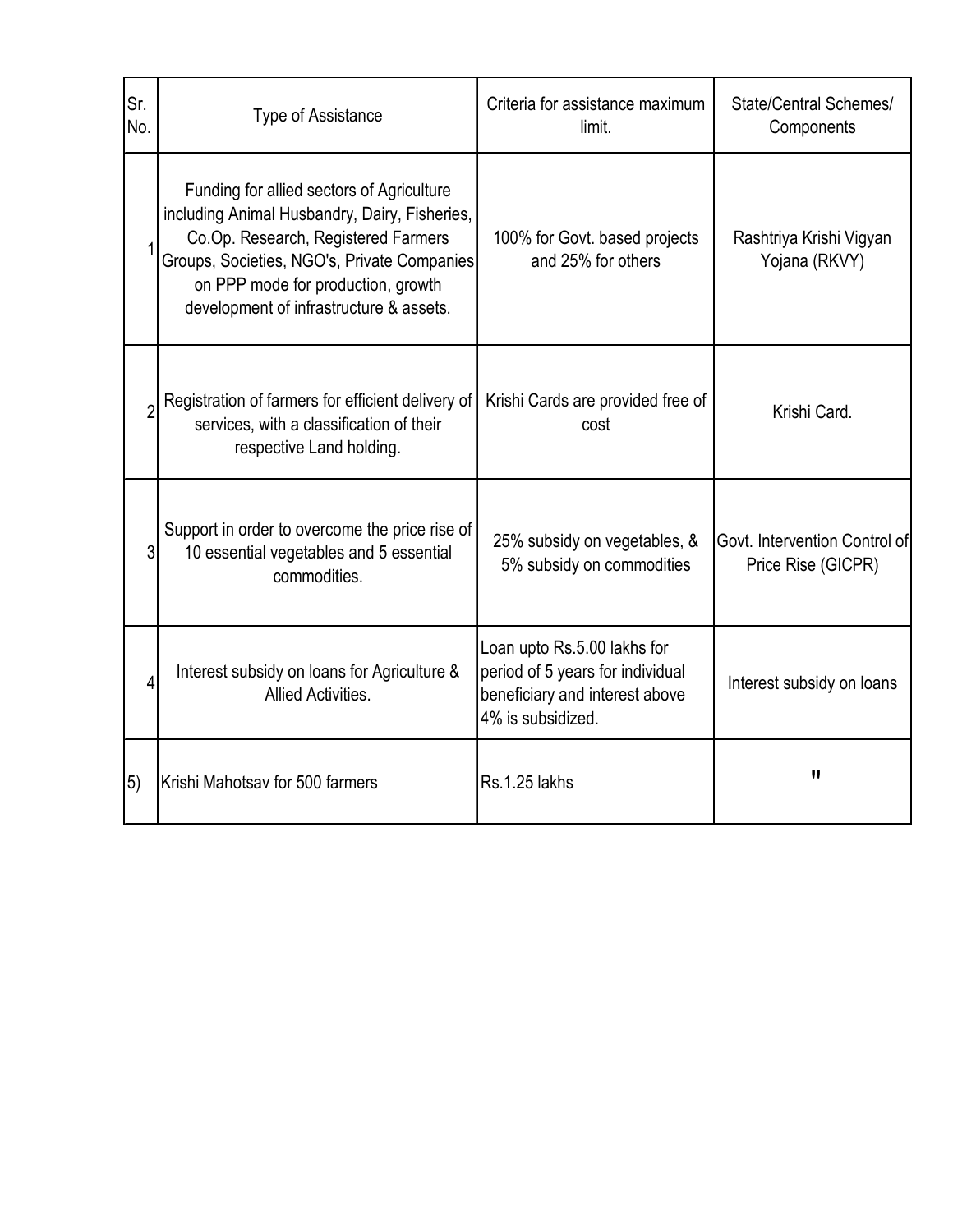### FERTILIZER CONTROL ACT AND ORDER

 Fertilizer Control Order 1985: Registrations certificate/letter of Authorization for Retail/Wholesale Fertilizer dealers are issued under clause 7 of Fertilizer Control Order (FCO) 1985.

I. Registration of New Dealers:

#### Procedure & format to obtain Letter of Authorization

Documents/Forms required for application.

- a) Application Form A 1 in duplicate
- b) Certificate of source of supply fertilizer under Form "O"
- c) Site Plan/Sketch showing sale point/storage point.
- d) Recommendations of Fertilizer Inspector
- e) Copy of challan paid in the Govt. treasury/receipt as per prescribed fee of Rs.600/- for a wholesale dealer and Rs.300/- for retailer. The certificate/acknowledgement will be valid for a period of 3 years and issued in Form A2.
- II. Renewal of registration certificate/Letter of Authorization (LOA):

#### Documents required:

- a) Application in form "A1" in duplicate.
- b) Certificate of source of supply of fertilizer under Form "O"
- c) Original Certificate/Letter of Authorization
- d) Recommendation of Fertilizer Inspector.
- e) Copy of challan paid in the Govt. treasury/receipt as per prescribed fee of Rs.400/- for wholesale and Rs.200/- for retailer. Late fee of Rs.200/ and Rs.75/- wholesaler and retailer is applicable respectively if the application is submitted within one month of expiry date.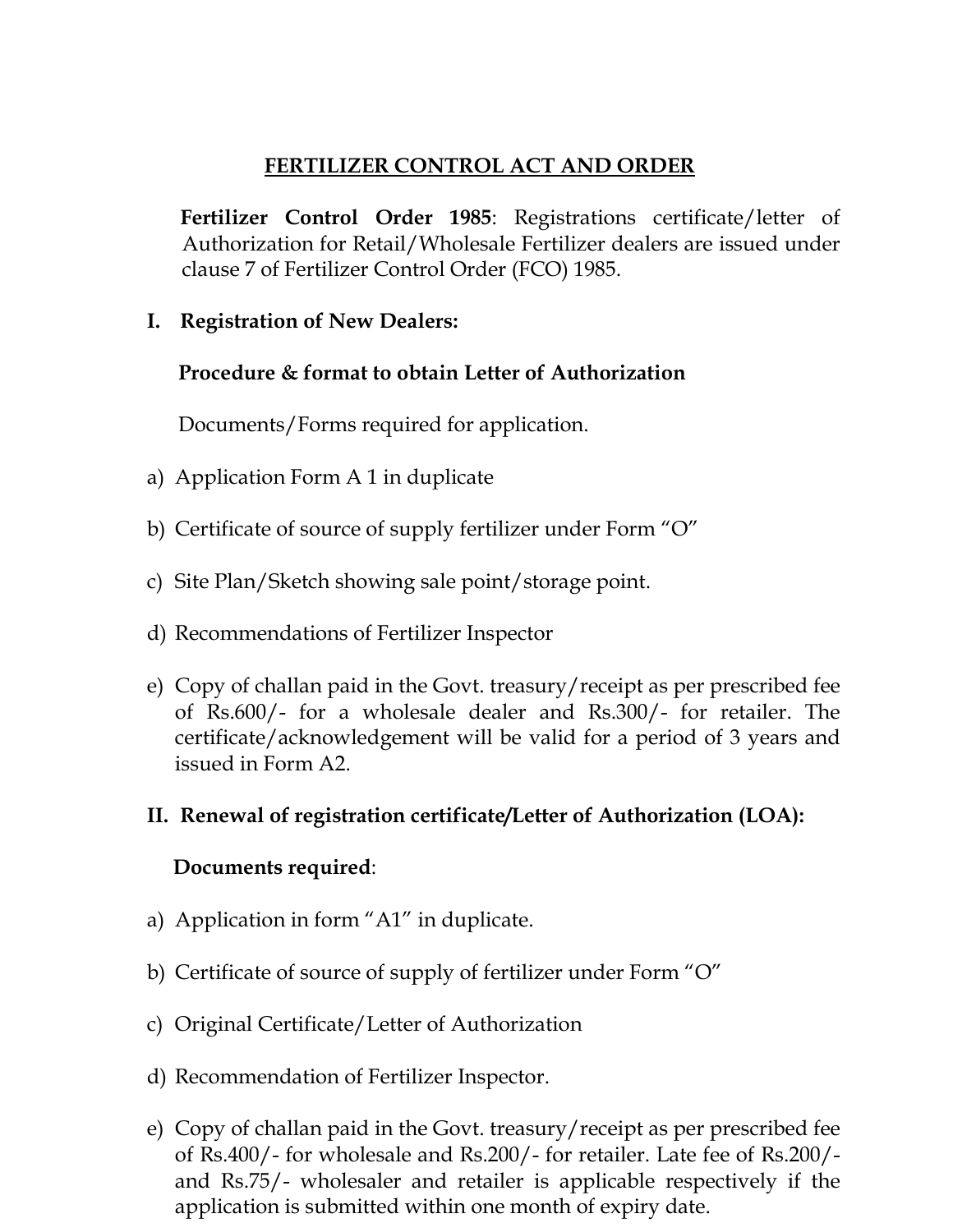- III.Amendments to certificates/LOA
- a) Application on plain paper
- b) Certificate of source of supply in Form "O"
- c) Original Certificate/Letter of Authorization
- d) Amendment fee of Rs.30/- per product for wholesale and Rs.20/- per product for retailer after due recommendation of fertilizer Inspector.

### IV. Duplicate/Additional copy of certificate:

- a) Application on plain paper
- b) Fee of Rs.50/- for wholesaler and Rs.20/- for retailer.

### V. Organic fertilizers like city compost, organic manure, Vermi compost and Bio fertilizers like Rhizobium, Azatobacter, Acetobacter and Azospirillum are brought under the perview of FCO 1985.

Manufacture and sale of above organic manure and Bio fertilizers require Registration Certificate/Letter of Authorization from Directorate of Agriculture

Procedure to obtain a certificate of manufacture of bio fertilizers/organic fertilizer.

- 1. Application in Form D in duplicate
- 2. Site Plan/Sketch showing Manufacturing Unit/Storage point.
- 3. List of Laboratory facilities available
- 4. Name and address of Compliance Officer designated for FCO purposes.
- 5. Analysis report of the product.
- 6. Inspection report of fertilizer inspector
- 7. NOC of Pollution Control Board, Factories and Boilers.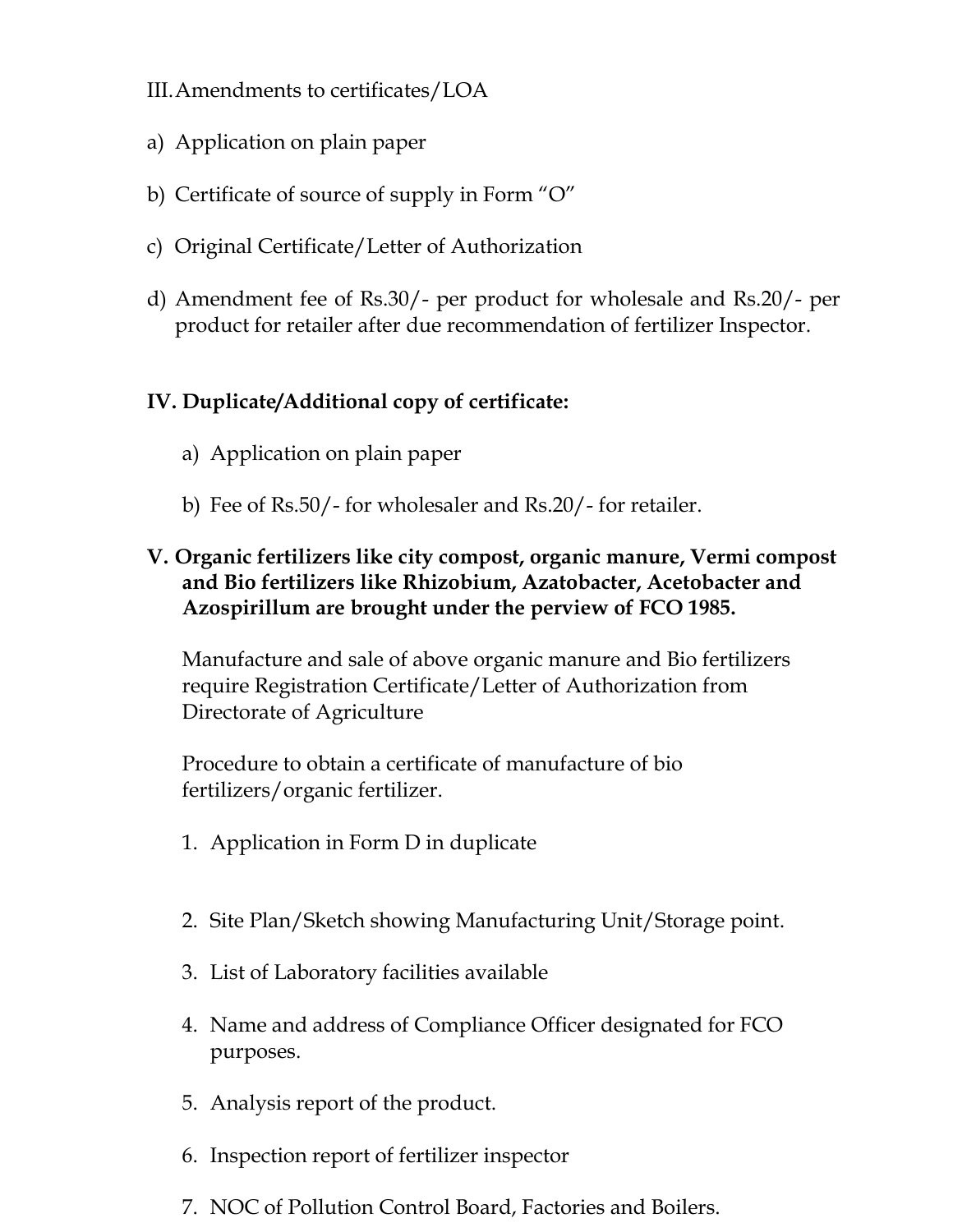- 8. Bagging and packing details.
- 9. Copy of challan paid in the Government Treasury/receipt towards payment of fees.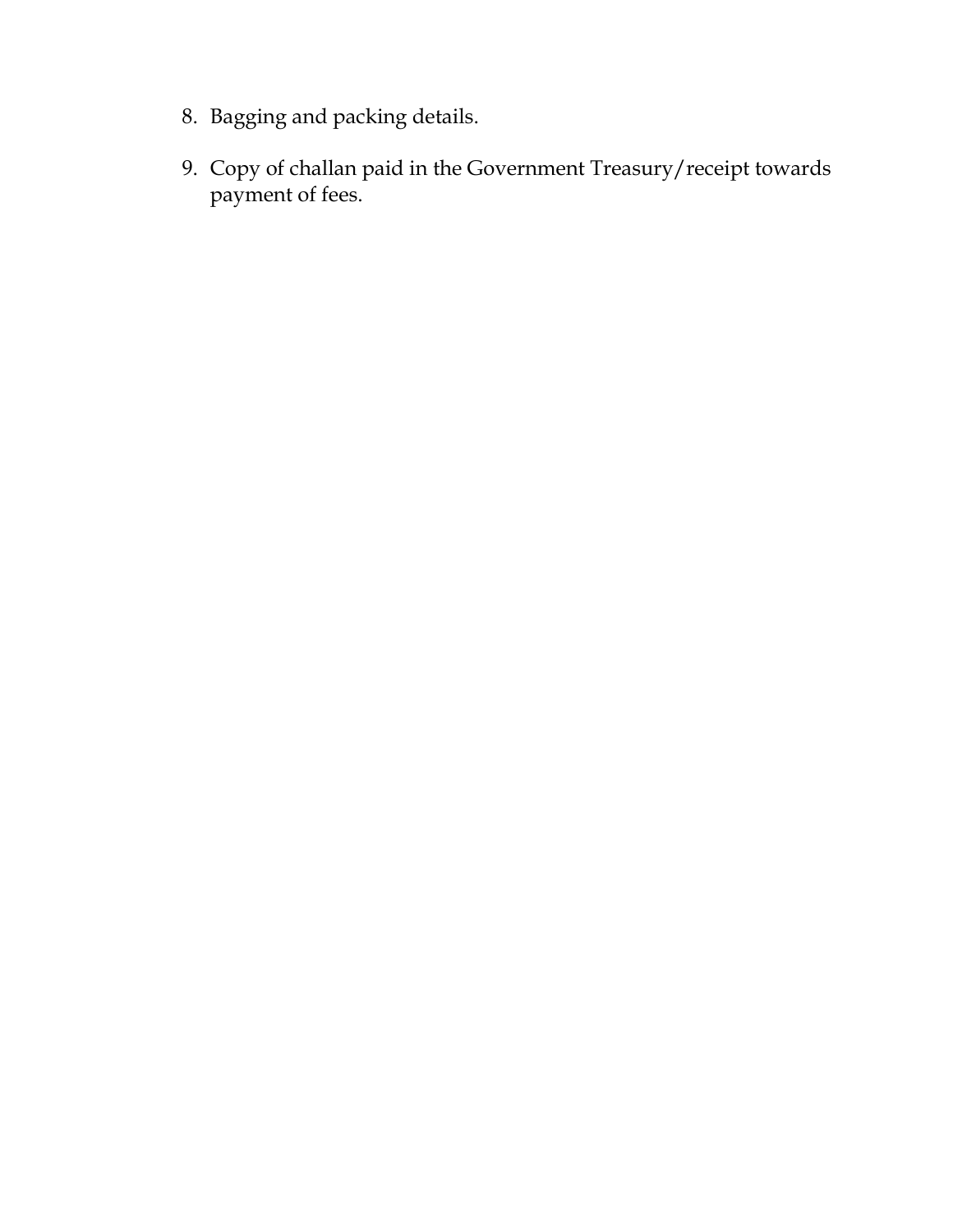| Sr.<br>No.     | Particulars                                                                                                                                              | Fees (In Rs.)      |
|----------------|----------------------------------------------------------------------------------------------------------------------------------------------------------|--------------------|
| A              | Fee under Fertilizer Control Order, 1985                                                                                                                 |                    |
| 1              | Grant of letter of authorization to Wholesale Dealer                                                                                                     | $600/-$            |
| 2              | Grant of letter authorization to Retail Dealer                                                                                                           | $300/-$            |
| 3              | Renewal of letter of Authorization Wholesale Dealer                                                                                                      | $400/-$            |
| 4              | Renewal of letter of Authorization to Retail Dealer                                                                                                      | $200/-$            |
| 5              | Late fee for renewal of letter of Authorization to Wholesale<br>Dealer                                                                                   | $200/-$            |
| 6              | Late fee for renewal of letter of Authorization to Retail<br>Dealer                                                                                      | $75/-$             |
| 7              | Amendment in letter of Authorization to Wholesale Dealer                                                                                                 | 30/- per product   |
| 8              | Amendment in letter of Authorization to Retail Dealer                                                                                                    | 20/- per product   |
| 9              | Duplicate/addition copy of letter of authorization to<br><b>Wholesale Dealer</b>                                                                         | $50/-$             |
| 10             | Duplicate/addition copy of letter of authorization to Retail<br>Dealer                                                                                   | $20/-$             |
| B              | For manufacturing unit of fertilizer mixture/special<br>mixture/bio fertilizer/organic fertilizer                                                        |                    |
| 1              | Grant of certificate for Manufacture of fertilizer<br>mixture/micronutrients                                                                             | $1000/-$           |
| 2              | Grant of certificate for Manufacture of Bio fertilizer like<br>Rhizobium/Azotobactor/Azospirllum/Phosphate<br>Solubalising Bacteria                      | 1000/- per product |
| 3              | Grant of certificate of manufacture of organic fertilizers like<br>Press Mud/City Compost/Vermi Compost                                                  | - do -             |
| 4              | Grant of certificate for Manufacture of Special Mixture of<br>fertilizers                                                                                | $500/-$            |
| 5              | Renewal of certificate for Manufacture of Bio fertilizer like<br>Rhizobium/Azotobactor/Azospirllum/Phosphate<br>Solubalising Bacteria                    | 500/- per product  |
| 6              | Renewal of certificate for manufacture of fertilizer<br>Mixture/Micronutrient.                                                                           | $500/-$            |
| $\overline{7}$ | Amendment in certificate for manufacture of fertilizer<br>mixture/Micronutrients/Bio fertilizers/Organic fertilizers.                                    | 200/- per product  |
| 8              | Late fee for renewal of certificate for manufacture of<br>Fertilizer Mixture/Micronutrient/Bio fertilizer/Organic<br>fertilizer                          | $100/-$            |
| 9              | Duplicate/additional copy of certificate for manufacture of<br>fertilizers/Mixtures/Special Mixture/Micronutrient/Bio<br>fertilizer/Organic fertilizers. | $100/-$            |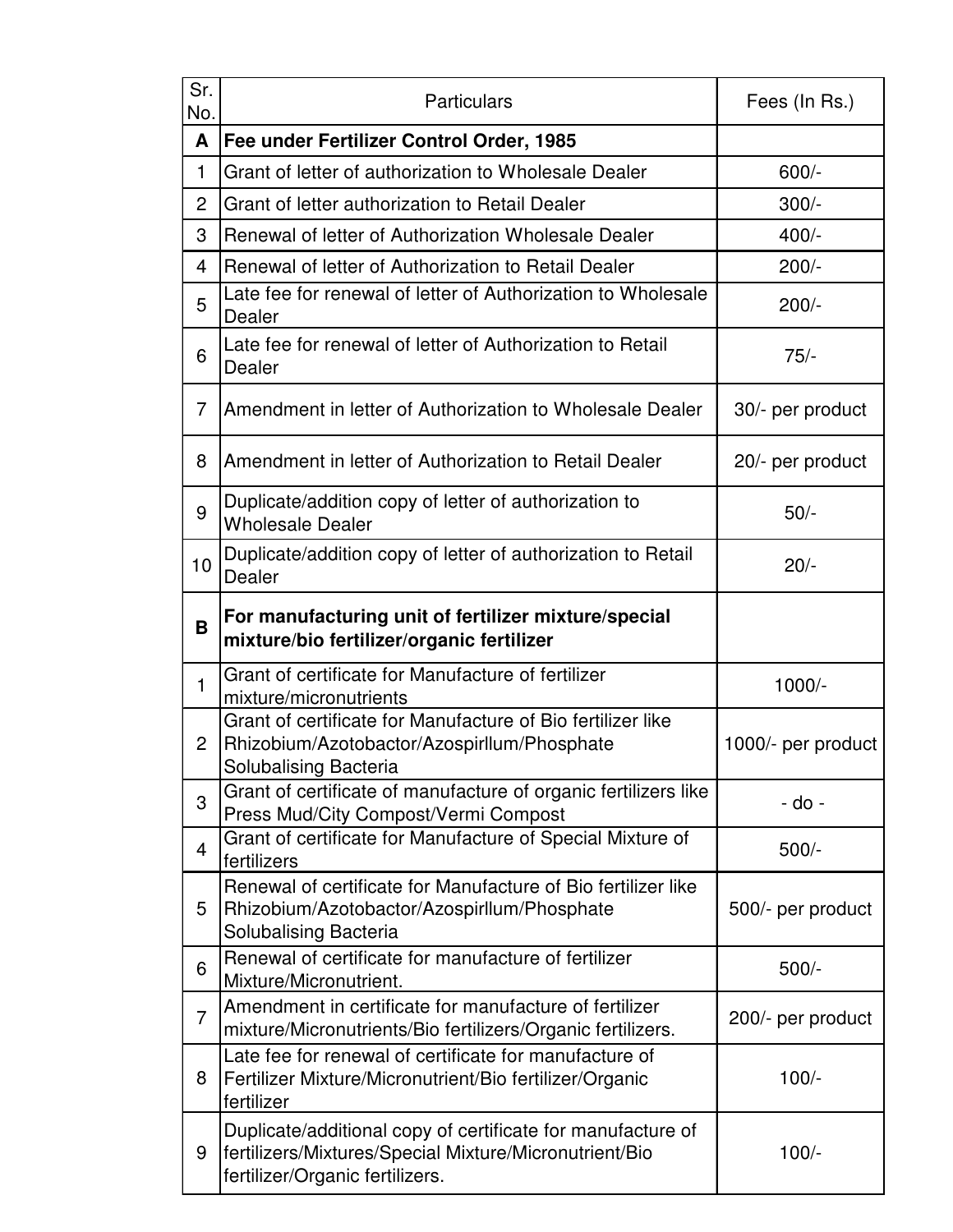| Sr.<br>No.   | <b>Particulars</b>                                                                                                | Fees (In Rs.) |
|--------------|-------------------------------------------------------------------------------------------------------------------|---------------|
|              | Sale of Non Standard Fertilizer                                                                                   |               |
|              | Grant of authorization for a sale of Non-Standard<br>fertilizer like in organic/Bio fertilizer/Organic fertilizer |               |
| a)           | Stock upto 20 tons                                                                                                | $200/-$       |
| $\mathsf{b}$ | Stock more than 20 tons                                                                                           | $200/-$       |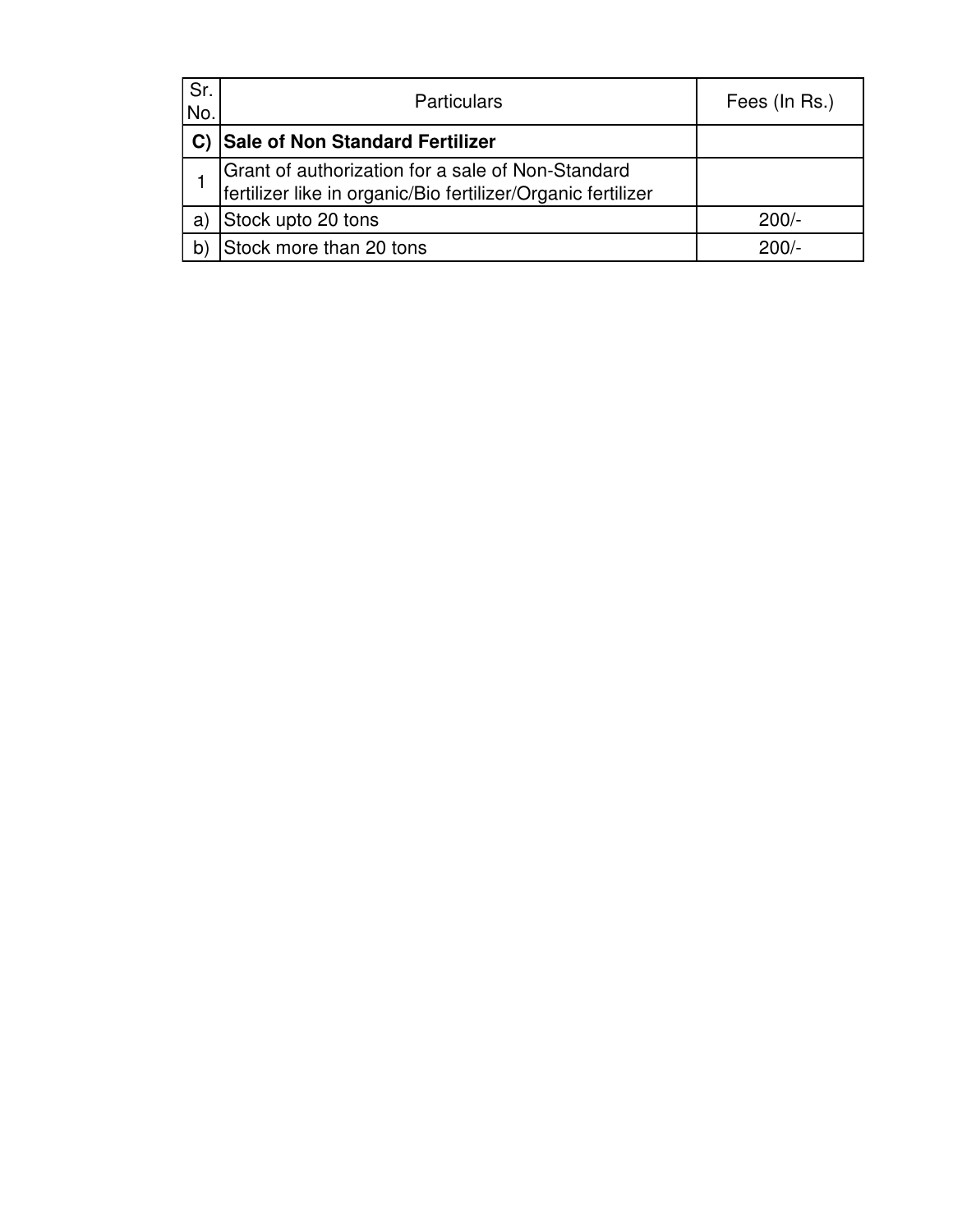#### INSECTIDE ACT, 1968:

#### Implementation of the insecticide Act, 1968

#### I. ISSUE OF MANUFACATURING LICENCE

 Any manufacturer of insecticide or desiring to do so after obtaining registration certificate for the products desired to be manufactured from Central Insecticide Board and Registration Committee (CIB & RC) Faridabad.

#### Procedure & format to obtain certificate/license

- a) Apply in Form III for new license or Form IV for renewal of license giving details of registration of insecticides to be manufactured, name(s) of expert persons, safety provision etc.
- b) Payment of a fee of Rs.50/- for each insecticide to be manufactured subject to a maximum of Rs.500/- for each place of manufacture.
- c) License issued is valid for maximum of two calendar years with  $31<sup>st</sup>$ December being date of expiry.

### II. ISSUE OF LICENSE TO SELL, STOCK, OR EXHIBIT FOR SALE OR DISTRIBUTE INSECTIDES.

Any person desirous of trading in pesticides/dealers of pesticides

#### Procedure & format to obtain certificate/license

- a) Apply in Form VI for new license or Form VII for renewal of existing license.
- b) Furnish valid principal certificate (from manufacturer)
- c) Payment of a fee of Rs.20/- per insecticide subject to a maximum of Rs.300/- for each place of stocking/sale etc.
- d) License is valid for maximum of two calendar years with 31st December being date of expiry.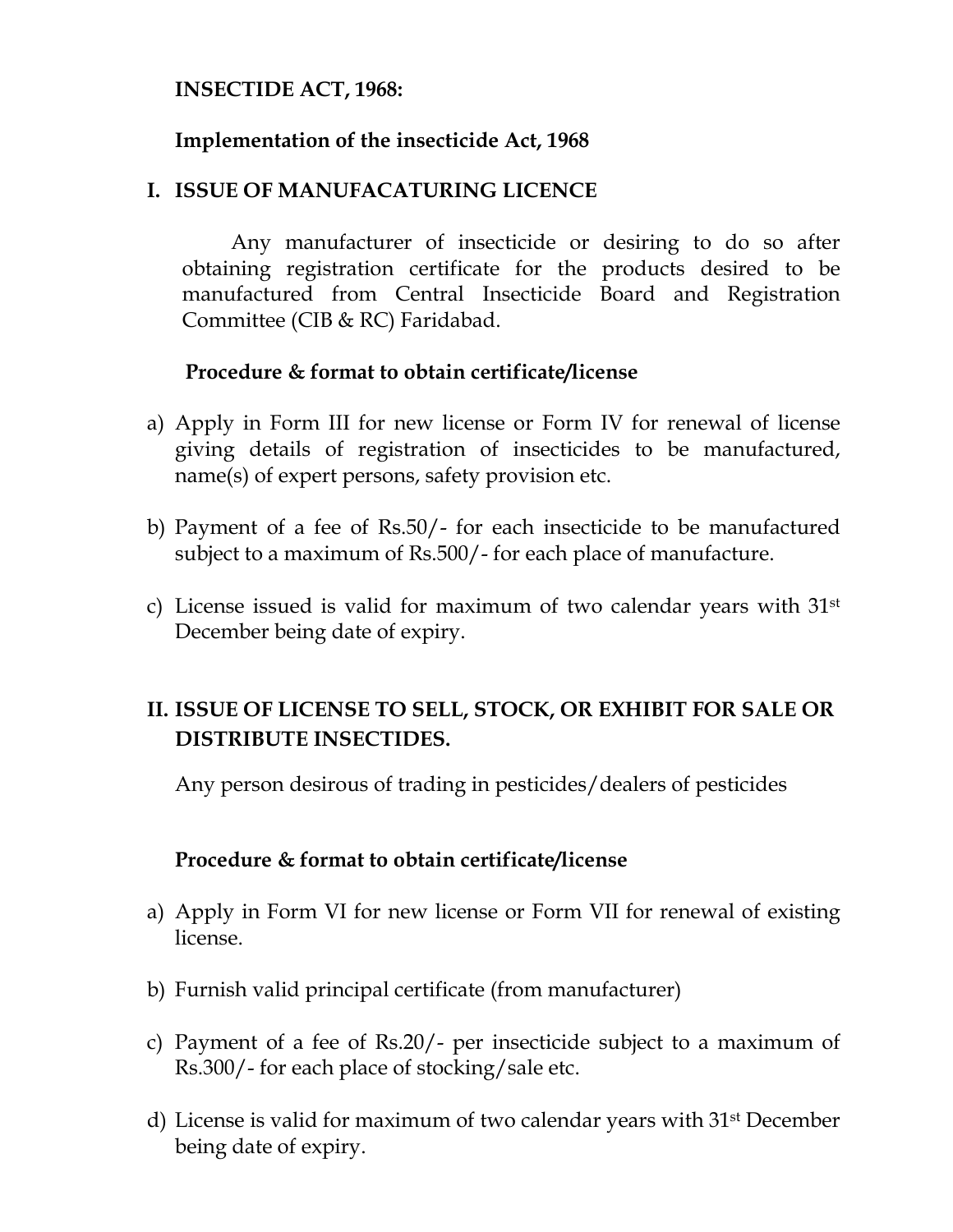#### III. PHYTOSANITARY CETIFICATE

All persons wanting to take seeds, planting material, fruits, etc. outside the country.

#### Procedure & format to obtain certificate/license

Application on prescribed format giving details of material with scientific name to be transported.

Description and number of packages: Place of origin, means of conveyance and the port of entry (city and country).

Supporting documents: Source of purchase/acquisition and disinfestations treatment from competent authority like Zonal Agricultural Officer, Farm Superintendent etc.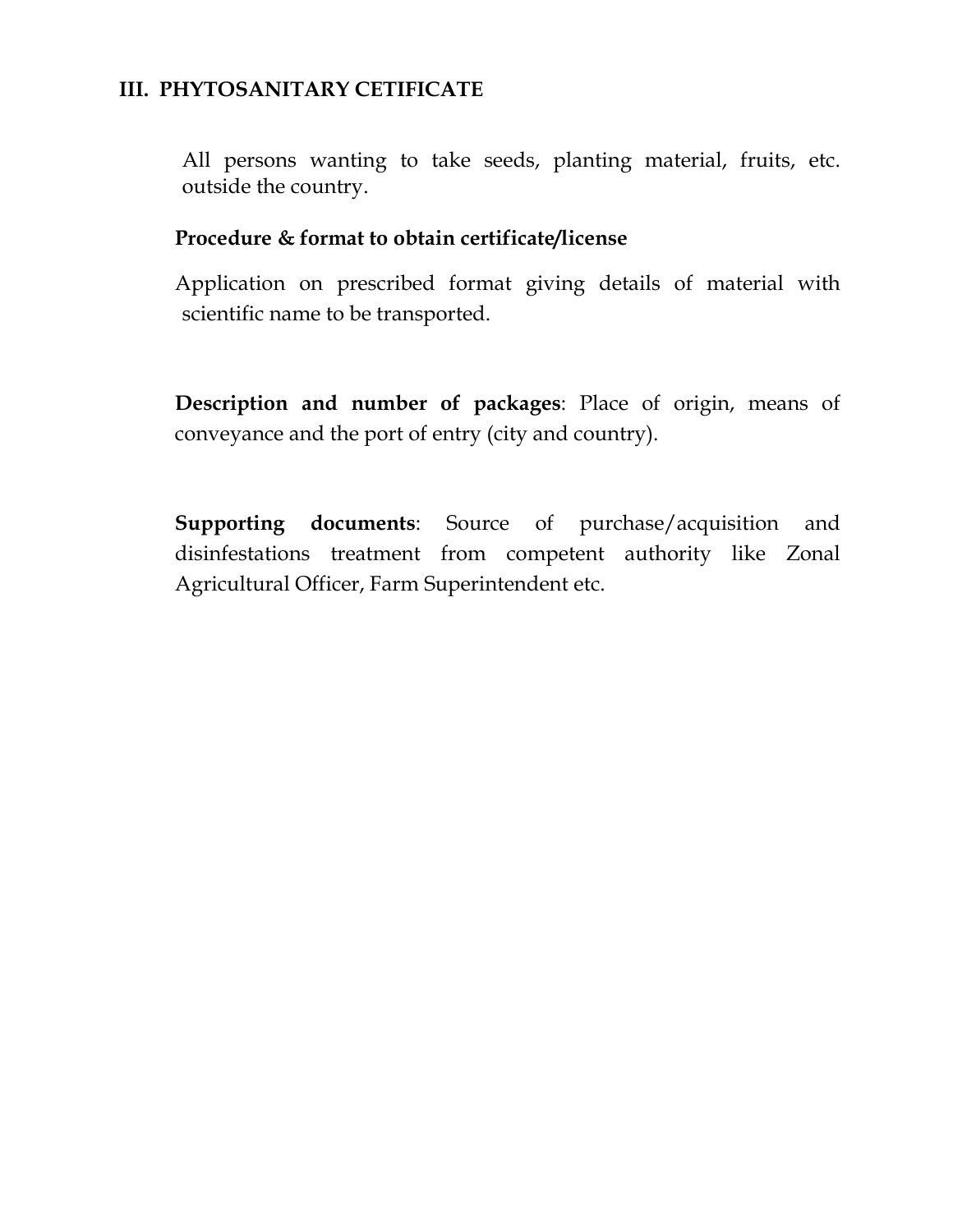GOA FRUITS AND ORNAMENTAL PLANT NURSERIES ACT, 1995:

#### I. Registration certificate for nurseries valid for 5 years.

All those propagating & involved in trade of planting material should apply in prescribed Form "A" to the Zonal Agricultural Officer who will forward the same to the Licensing Authority after due formalities.

 Those involved in trading should produce a valid license copy from the supplier.

License fees are Rs. 1000/-.

#### II. RENEWAL OF REGISTRATION VALID FOR 5 YEARS

#### All registered nurseries are required to renew their nursery licenses after 5 years in prescribed Form C.

Renewal fees are Rs. 1000/-.

#### III. AMENDMENT.

 In case of any amendment e.g. changes in location, name, additional plants or deletions, application for amendments may be made to the Director of Agriculture through the Zonal Agricultural Officer.

Amendment fees are Rs.100/-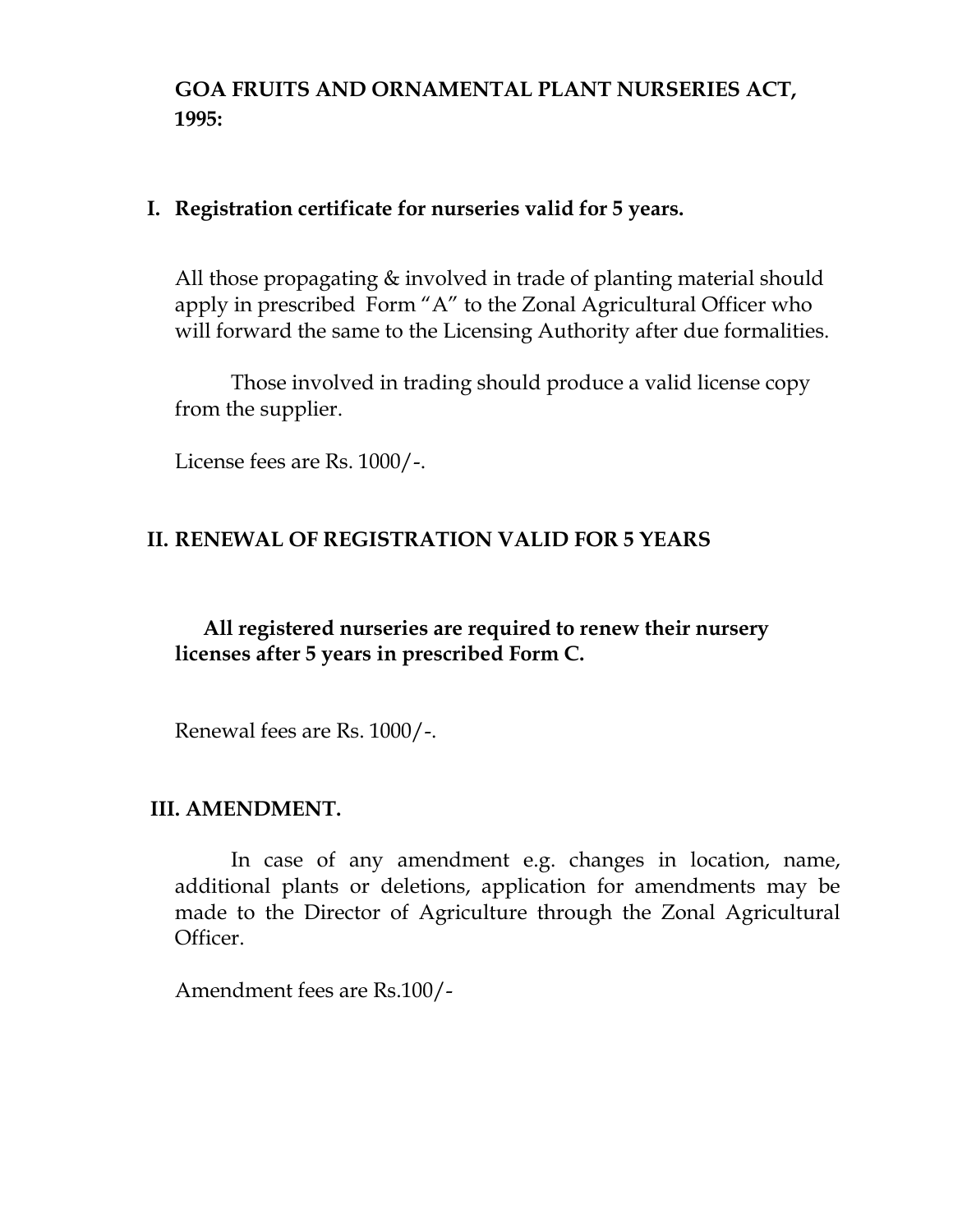# For Scheme/Technical information

Whom to contact in Department of Agriculture.

| Sr.No.         | Subject                                                                   | Officer to be contacted                                                        | Phone No.           |  |
|----------------|---------------------------------------------------------------------------|--------------------------------------------------------------------------------|---------------------|--|
| 1              | Director of Agriculture                                                   | Shri. Orlando Rodrigues                                                        | 2465443/<br>2465840 |  |
| $\overline{2}$ | District Officer (N)                                                      | Shri. Olavio Fernandes                                                         | - do -              |  |
| 3              | District Officer (S                                                       | Shri. Larry Barreto                                                            | 2735079             |  |
| 4              | Farm, Training, Research, Public<br>Grievance, Publication                | Shri. Satish C. Dev,<br>Dy Director of Agriculture                             | 2465443/<br>2465840 |  |
| 5              | Horticulture Development<br>Programmes, Irrigation                        | (Farms)                                                                        | - do -              |  |
| 6              | Cereal Development, Sugarcane,<br><b>Banking Issues</b>                   |                                                                                | - do -              |  |
| $\overline{7}$ | Plant Protection, Pesticides,<br>Manures Fertilizers, SC/ST<br>Programmes | Dy Director of Agriculture<br>(Agron.)                                         | - do -              |  |
| 8              | Watershed<br>Development/Mechanization,<br>Desilting of ponds.            | Shri. Yadvendra N.<br>Dessai, Dy.Director of<br>Agriculture (WS)               | - do -              |  |
| 9              | Soil Conservation Division/repair of<br>bunds, Programmes                 | Shri. P. B. Akki,<br><b>Executive Engineer, SCD</b>                            | - do -              |  |
| 10             | <b>Agricultural Machinery</b>                                             | Shri. N. G. Dabholkar,<br>Asstt. Director (A.E)                                | - do -              |  |
| 11             | Planning & Budgeting/Vigilance<br>Officer                                 | Shri, Chintamani B. Perni.<br>Asstt.Director of<br>- do -<br>Agriculture (P&E) |                     |  |
| 12             | <b>Administrative Matters</b>                                             | Shri. Mahadev J.<br>Araundekar, Dy. Director<br>- do -<br>(Admn.)              |                     |  |
| 13             | <b>Accounts Matters</b>                                                   | Smt. Tereza Fernandes,<br>- do -<br><b>Accounts Officer</b>                    |                     |  |
| 14             | Public Information Officer (P.I.O.)                                       | Shri. Satish C. Dev,<br>Dy Director of Agriculture<br>(Farms)                  | - do -              |  |
| 15             | <b>Public Grievances Officer</b>                                          | Smt.Ana Dias Camara,<br>Asstt.Director of                                      | - do -              |  |